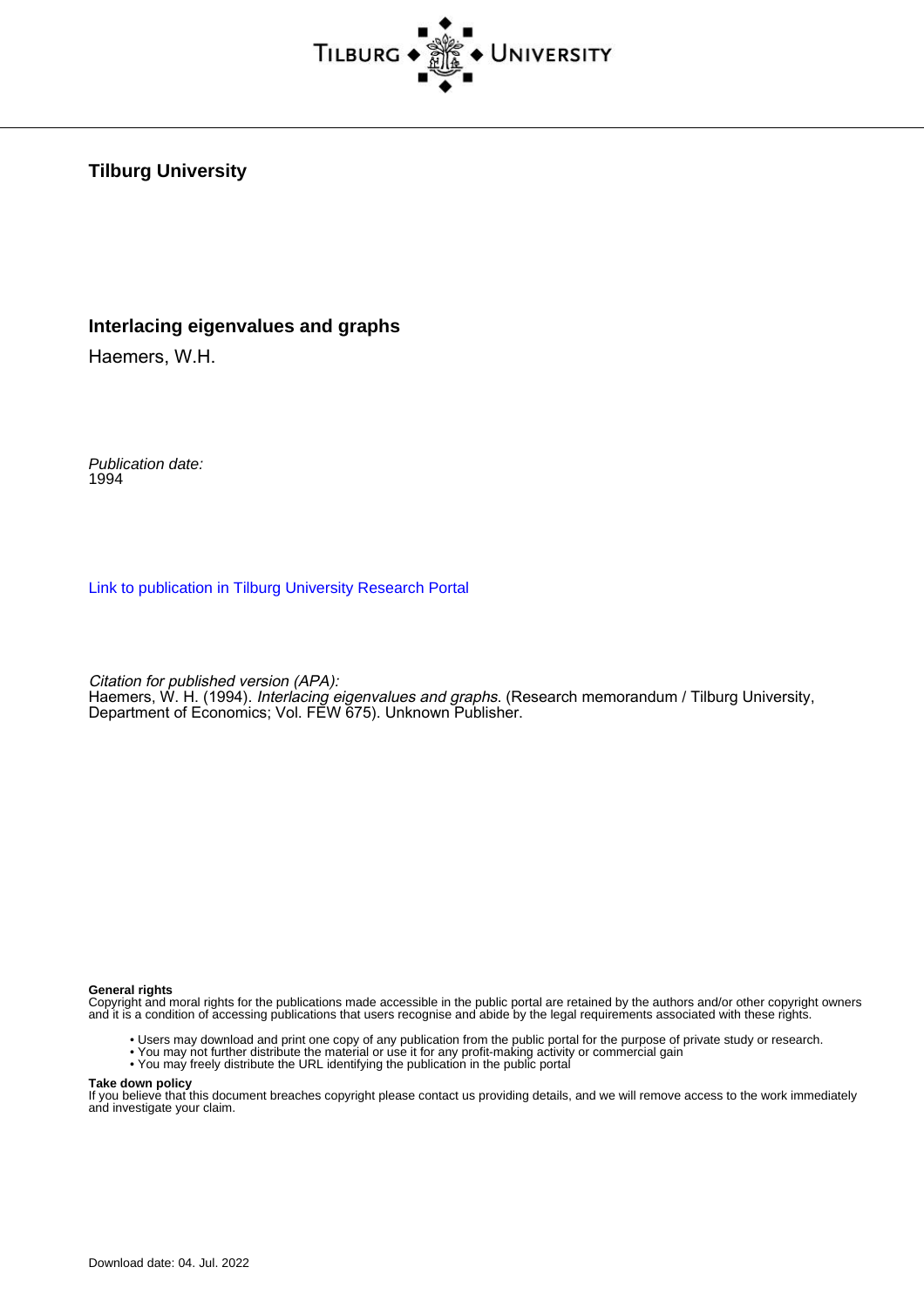# Interlacing Eigenvalues and Graphs

by

Willem H. Haemers

Tilburg University, Department of Econometrics, P.O.Box 90153, 5000 LE Tilburg, The Netherlands. e-mail: haemers@kub.nl

Dedicated to J.J. Seidel<sup>65281</sup>

#### Abstract

We give several old and some new applications of eigenvalue interlacing to matrices associated to graphs. Bounds are obtained for characteristic numbers of graphs, such as the size of a maximal (co)clique, the chromatic number, the diameter and the bandwidth in terms of the eigenvalues of the standard adjacency matrix or the Laplacian matrix. We also deal with inequalities and regularity results concerning the structure of graphs and block designs.

# $\mathbf{1}$

Between 1975 and 1979, under the inspiring supervision of J.J. Seidel, I did my PhD research on applications of eigenvalue techniques to combinatorial structures. It turned out that eigenvalue interlacing provides a handy tool for obtaining inequalities and regularity results concerning the structure of graphs in terms of eigenvalues of the adjacency matrix. After fteen years my thesis [14] became an obscure reference (I myself have no spare copies left) and in addition I came across some new applications. This made me decide to write the present paper, which is an attempt to survey the various kinds of applications of eigenvalue interlacing and I am very glad to have the opportunity to present it in this issue of Linear Algebra and Applications, dedicated to the person who educated me in combinatorial matrix theory and made me a believer in the power of eigenvalue techniques.

<sup>&</sup>lt;sup>65281</sup>This paper is meant to be published in a special issue of Linear Algebra and its Applications in the honour of J.J. Seidel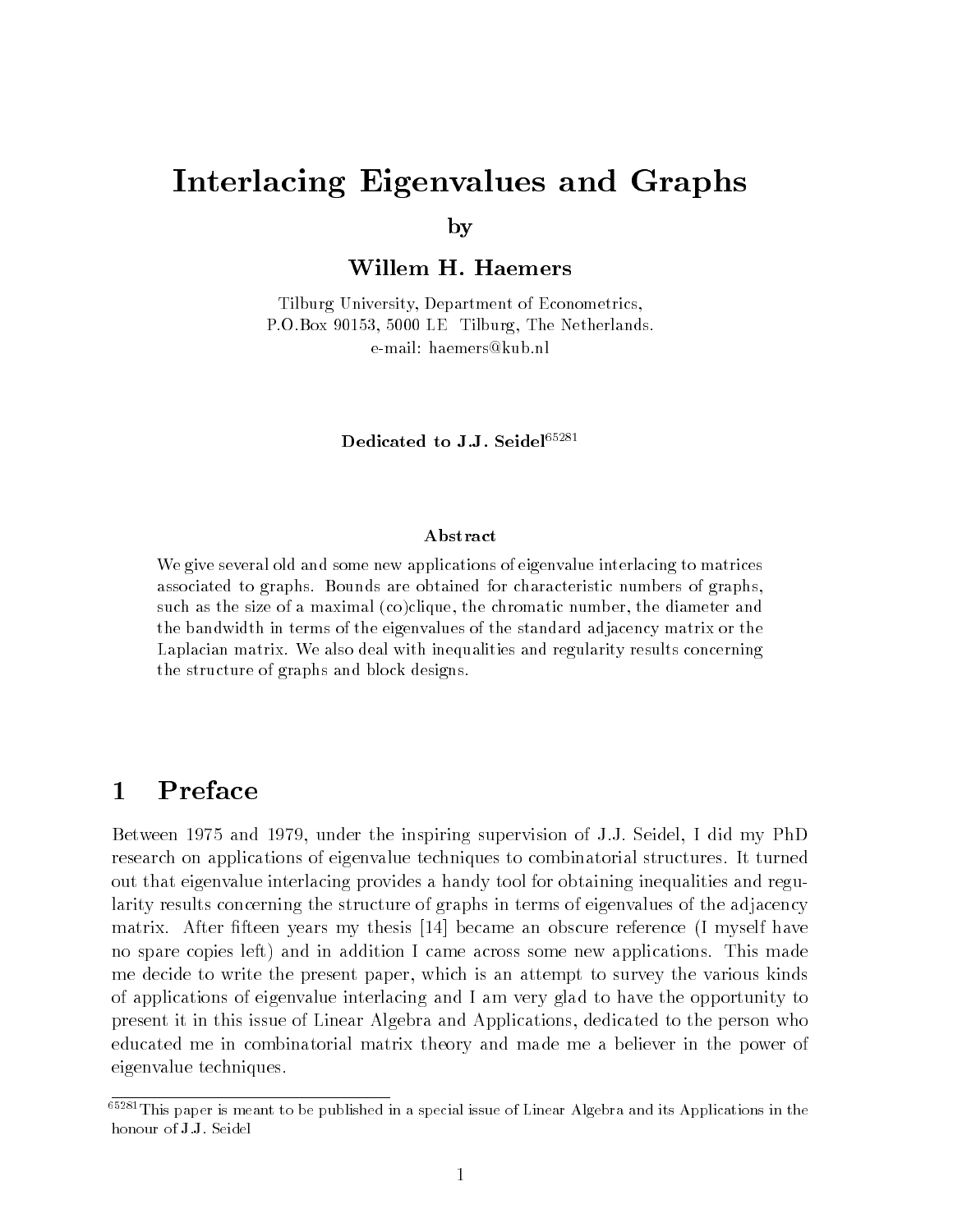# <sup>2</sup> Interlacing

Consider two sequences of real numbers:  $\lambda_1 \geq \ldots \geq \lambda_n$ , and  $\mu_1 \geq \ldots \geq \mu_m$  with  $m < n$ . The second sequence is said to *interlace* the first one whenever

$$
\lambda_i \geq \mu_i \geq \lambda_{n-m+i}, \text{ for } i=1,\ldots,m .
$$

The interlacing is called *tight* if there exist an integer  $k \in [0, m]$  such that

$$
\lambda_i = \mu_i
$$
 for  $0 \le i \le k$  and  $\lambda_{n-m+i} = \mu_i$  for  $k+1 \le i \le m$ .

If  $m = n - 1$  the interlacing inequalities become  $\lambda_1 \geq \mu_1 \geq \lambda_2 \geq \mu_2 \geq \ldots \geq \mu_m \geq \lambda_n$ , which clearifies the name. Godsil [13] reserves the name interlacing for this particular case and calls it generalized interlacing otherwise. Throughout, the  $\lambda_i$ 's and  $\mu_i$ 's will be eigenvalues of matrices  $A$  and  $B$ , respectively. Basic to eigenvalue interlacing is Rayleigh's principle, a standard (and easy to prove) result from linear algebra, which can be stated as follows. Let  $u_1, \ldots, u_n$  be an orthonormal set of eigenvectors of the symmetric matrix A, such that  $u_i$  is a  $\lambda_i$ -eigenvector (we use this abbreviation for an eigenvector corresponding to the eigenvalue  $\lambda_i$ ). Then

$$
\frac{u^{\top} A u}{u^{\top} u} \geq \lambda_i \text{ if } u \in \langle u_1, \dots, u_i \rangle \text{ and } \frac{u^{\top} A u}{u^{\top} u} \leq \lambda_i \text{ if } u \in \langle u_1, \dots, u_{i-1} \rangle^{\perp} .
$$

In both cases equality implies that u is a  $\lambda_i$ -eigenvector of A.

**Theorem 2.1** Let S be a real  $n \times m$  matrix such that  $S \supseteq I$  and let A be a symmetric n  $\times$  n matrix with eigenvalues  $\lambda_1$   $\geq$   $\ldots$   $\geq$   $\lambda_n.$  Define  $B$   $\equiv$   $S$  As and let  $B$  have eigenvalues  $\mu_1 \geq \ldots \geq \mu_m$  and respective eigenvectors  $v_1, \ldots, v_m$ .

- i. The eigenvalues of <sup>B</sup> interlace those of A.
- ii. If  $\mu_i = \lambda_i$  or  $\mu_i = \lambda_{n-m+i}$  for some  $i \in [1, m]$ , then B has a  $\mu_i$ -eigenvector v such that Sv is a  $\mu_i$ -eigenvector of A.
- iii. If for some integer  $\ell, \mu_i = \lambda_i$  for  $i = 1, \ldots, \ell$  (or  $\mu_i = \lambda_{n-m+i}$  for  $i = \ell, \ldots, m$ ), then  $Sv_i$  is a  $\mu_i$ -eigenvector of A for  $i = 1, \ldots, \ell$  (respectively  $i = \ell, \ldots, m$ ).
- iv. If the interlacing is tight then  $SB = AS$ .

**Proof.** With  $u_1, \ldots, u_n$  as above, for each  $i \in [1, m]$ , take a non-zero vector  $s_i$  in

$$
\langle v_1, \ldots, v_i \rangle \cap \langle S^{\top} u_1, \ldots, S^{\top} u_{i-1} \rangle^{\perp}.
$$
 (1)

Then  $S_{s_i} \in \langle u_1, \ldots, u_{n-1} \rangle^{\perp}$ , hence by Rayleigh's principle

$$
\lambda_i \ge \frac{(S s_i)^{\top} A(S s_i)}{(S s_i)^{\top} (S s_i)} = \frac{s_i^{\top} B s_i}{s_i^{\top} s_i} \ge \mu_i ,
$$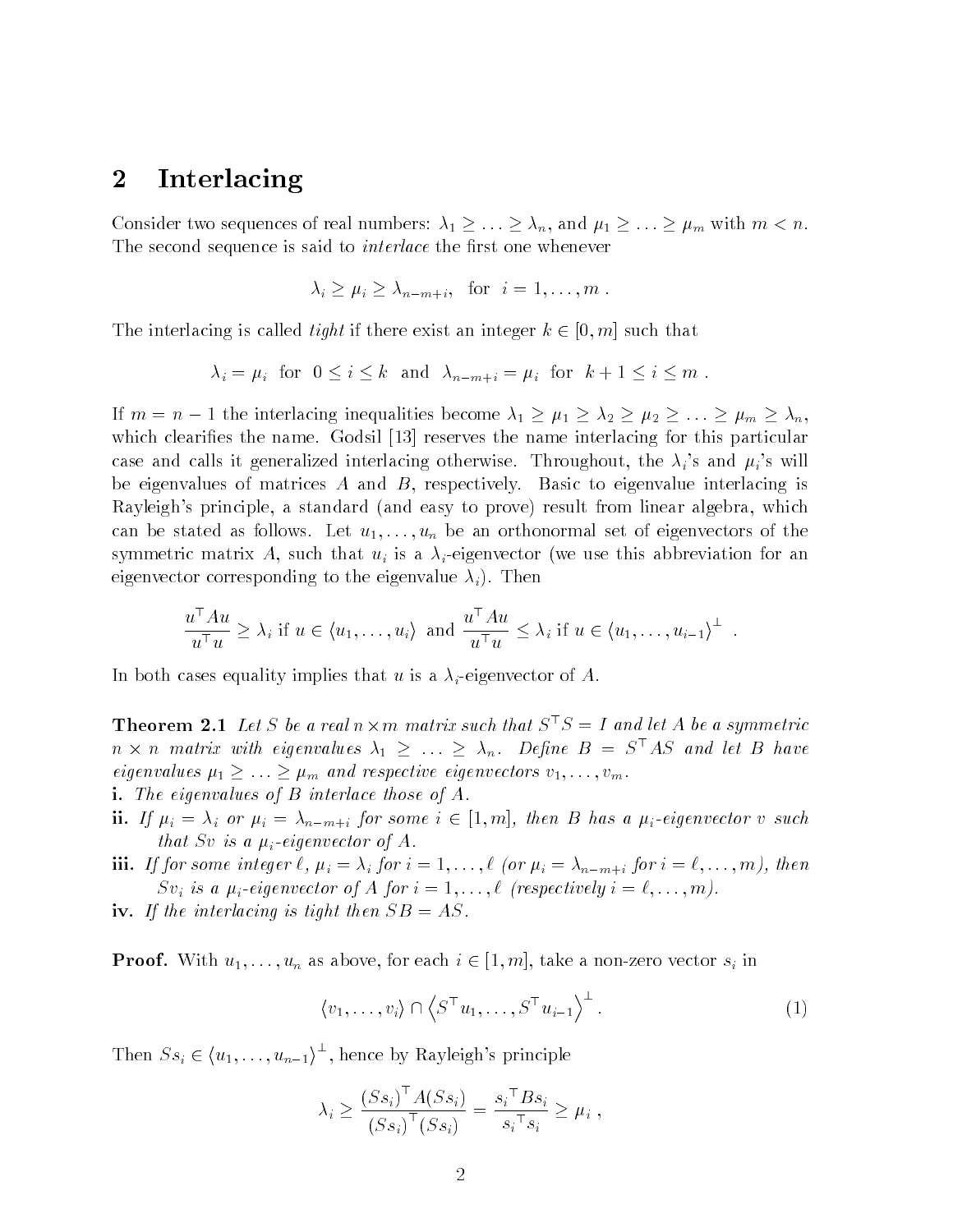and similarly (or by applying the above inequality to  $-A$  and  $-B$ ) we get  $\lambda_{n-m+i} \leq \mu_i$ , proving (i).

If  $\lambda_i = \mu_i$ , then  $s_i$  and  $Ss_i$  are  $\lambda_i$ -eigenvectors of B and A respectively, proving (ii). We prove (iii) by induction on  $\ell$ . Assume  $Sv_i = u_i$  for  $i = 1, \ldots, \ell - 1$ , then we may  $\alpha$  is a  $\alpha$  -eigenvector of  $\alpha$  in proving (ii) we saw that  $\alpha$  is a  $\alpha$  -eigenvector of  $\alpha$  . (The statement between parenthesis follows by considering  $-A$  and  $-B$ .) Thus we have (iii). Let the interlacing be tight, then by (iii)  $Sv_1, \ldots, Sv_m$  is an orthonormal set of eigenvectors of A for the eigenvalues  $\mu_1, \ldots, \mu_m$ . So we have  $SBv_i = \mu Sv_i = ASv_i$  for  $i = 1, \ldots, m$ . Since the vectors  $v_i$  form a basis, it follows that  $SB = AS$ .

If we take  $S = [IO]^\top$ , then B is just a principal submatrix of A and we have:

**Corollary 2.2** If  $B$  is a principal submatrix of a symmetric matrix  $A$ , then the eigenvalues of <sup>B</sup> interlace the eigenvalues of A.

Suppose rows and columns of

$$
A = \left[ \begin{array}{ccc} A_{1,1} & \cdots & A_{1,m} \\ \vdots & & \vdots \\ A_{m,1} & \cdots & A_{m,m} \end{array} \right]
$$

are partitioned according to a partitioning  $X_1, \ldots, X_m$  of  $\{1, ..., n\}$  with characteristic matrix  $\tilde{S}$  (that is,  $(\tilde{S})_{i,j} = 1$  if  $i \in X_j$  and 0 otherwise). The quotient matrix is the matrix  $B$  whose entries are the average row sums of the blocks of  $A$ , more precisely:

$$
(\widetilde{B})_{i,j} = \frac{1}{|X_i|} \mathbf{1}^\top A_{i,j} \mathbf{1} = \frac{1}{|X_i|} (\widetilde{S}^\top A \widetilde{S})_{i,j}
$$

 $(1$  denotes the all-one vector). The partition is called *regular* (or *equitable*) if each block  $A_{i,j}$  of A has constant row (and column) sum, that is  $A\widetilde{S} = \widetilde{S}\widetilde{B}$ .

Corollary 2.3 Suppose  $\widetilde{B}$  is the quotient matrix of a symmetric partitioned matrix A. i. The eigenvalues of  $\tilde{B}$  interlace the eigenvalues of A. ii. If the interlacing is tight then the partition is regular.

**Proof.** Put  $D = \text{diag}(|X_1|, \ldots, |X_m|)$ ,  $S = SD^{-\frac{1}{2}}$ . Then the eigenvalues of  $B = S^TAS$ interlace those of A. This proves (i), because B and  $B = D^{-\frac{1}{2}}BD^{\frac{1}{2}}$  have the same spectrum. If the interlacing is tight then  $SB = AS$ , hence  $\widetilde{AS} = \widetilde{S}\widetilde{B}$ .

Theorem 2.1(i) is a classical result, see Courant and Hilbert  $[6]$  (Vol.1, Ch.I). For the special case of a principal submatrix (Corollary 2.2) the result even goes back to Cauchy and is therefore often referred to as Cauchy interlacing. Interlacing for the quotient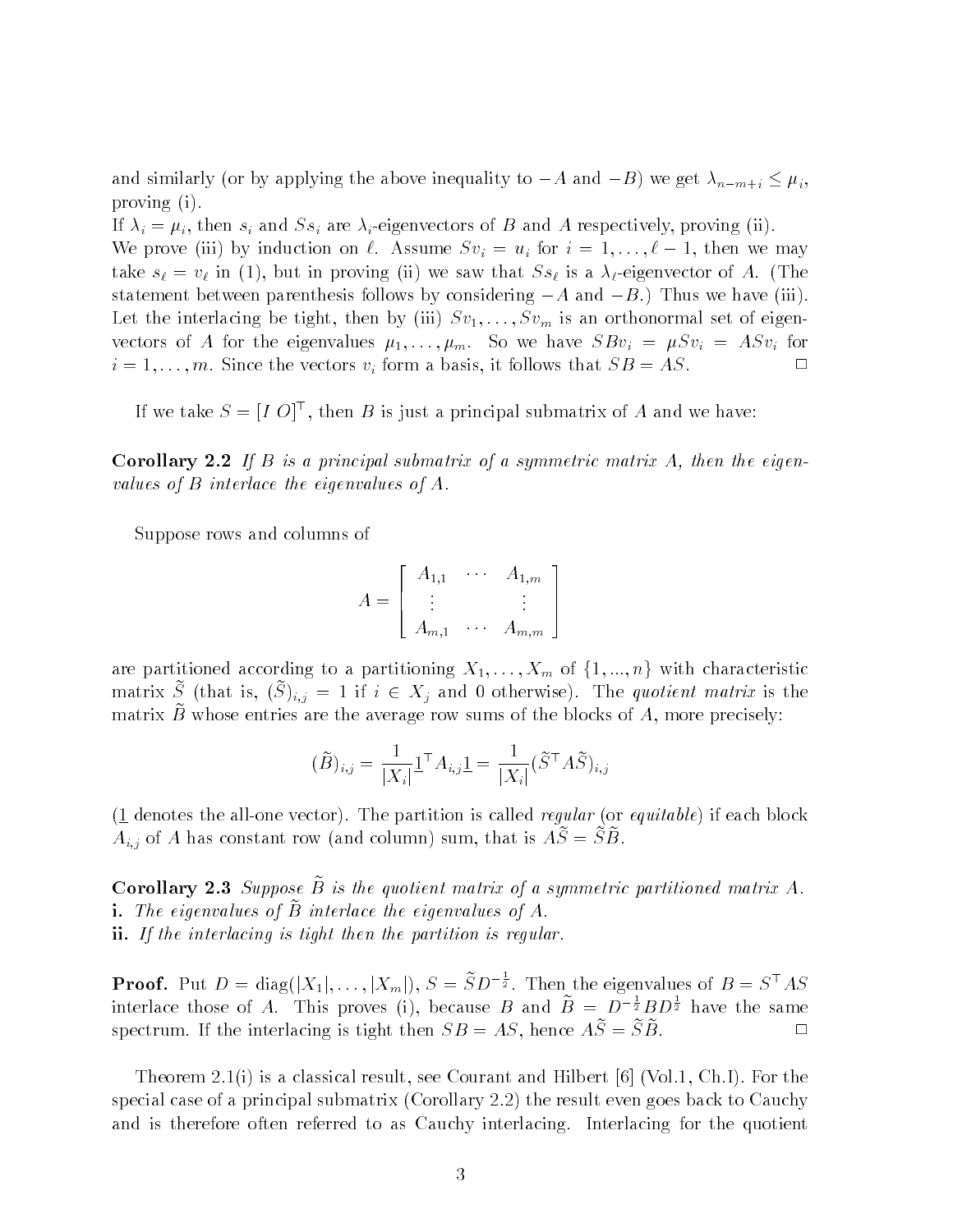matrix (Corollary 2.3) is especially applicable to combinatorial structures (as we shall see). Payne (see for instance [28]) has applied the extremal inequalities  $\lambda_1 \geq \mu_i \geq \lambda_n$ to finite geometric structures several times. He contributes the method to Higman and Sims and therefore calls it the "Higman-Sims technique".

# <sup>3</sup> Graphs and subgraphs

Throughout the paper G is a graph on n vertices (undirected, simple and loopless) having an adjacency matrix A with eigenvalues  $\lambda_1 \geq \ldots \geq \lambda_n$ . The size of the largest coclique (independent set of vertices) of G is denoted by  $\alpha(G)$ . Both Corollaries 2.2 and 2.3 lead to a bound for  $\alpha(G)$ .

**Theorem 3.1**  $\alpha(G) \leq |\{i|\lambda_i \geq 0\}|$  and  $\alpha(G) \leq |\{i|\lambda_i \leq 0\}|$ .

**Proof.** A has a principal submatrix  $B = O$  of size  $\alpha(G)$ . Corollary 2.2 gives  $\lambda_{\alpha} \geq \mu_{\alpha} = 0$ and  $\lambda_{n-\alpha+1} \leq \mu_1 = 0$ .  $\Box$ 

**Theorem 3.2** If G is regular then  $\alpha(G) \le n \frac{n}{\lambda_1 - \lambda_n}$  and if a coclique C meets this bound then every vertex not in C is adjacent to precisely  $-\lambda_n$  vertices of C.

**Proof.** We apply corollary 2.3. Let  $k = \lambda_1$  be the degree of G and put  $\alpha = \alpha(G)$ . The coclique gives rise to a partition of <sup>A</sup> with quotient matrix

$$
B = \left[ \begin{array}{cc} 0 & k \\ \frac{k\alpha}{n-\alpha} & k - \frac{k\alpha}{n-\alpha} \end{array} \right] .
$$

B has eigenvalues  $\mu_1 = \kappa$  (row sum) and  $\mu_2 = -\frac{1}{n}$  (t  $n-\alpha$  (trace( $E$ ) k) and so  $n_h \geq r^2$  gives the required inequality. If equality holds then  $\mu_2 = \lambda_n$  and since  $\mu_1 = \lambda_1$  the interlacing is tight and hence the partition is regular.  $\square$ 

The first bound is due to Cvetkovic [7]. The second bound is an unpublished result of Homan. There are many examples where equality holds. For instance, a 4-coclique in the Petersen graph is tight for both bounds. The second bound can be generalized to arbitrary graphs in the following way:

**Theorem 3.3** If G has smallest degree  $\delta$  then  $\alpha(G) \leq n \frac{1+n}{1-n}$ .  $v^- = \lambda_1 \lambda_n$ 

**Proof.** Now we let k denote the average degree of the vertices of the coclique. Then the quotient matrix B is the same as above, except maybe for the entry  $(B)_{2,2}$ . Interlacing gives

$$
-\lambda_1 \lambda_n \ge -\mu_1 \mu_2 = -\det(B) = \frac{k^2 \alpha}{n - \alpha} \ge \frac{\delta^2 \alpha}{n - \alpha} ,
$$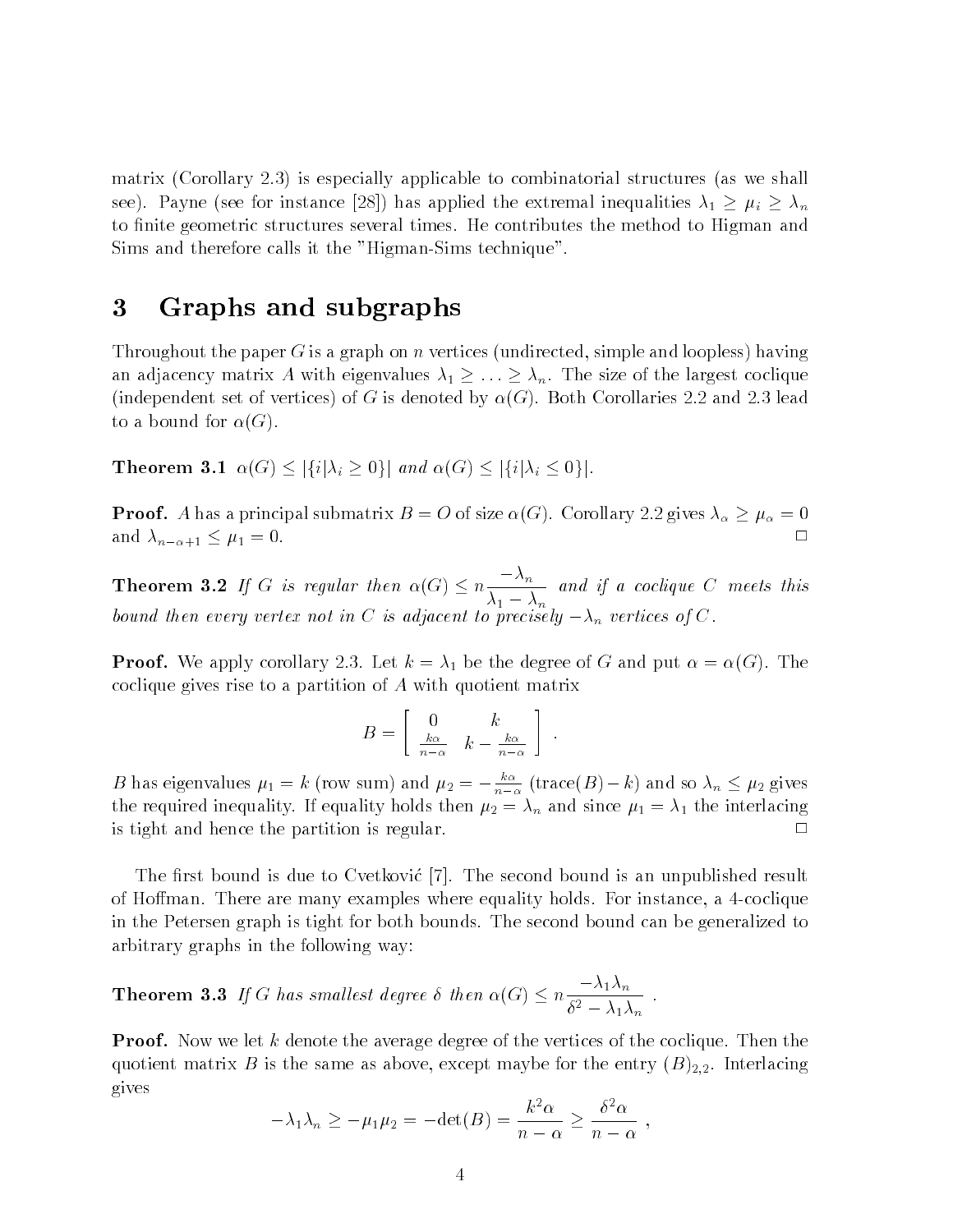which yields the required inequality.  $\Box$ 

If G is regular of degree k then  $\delta = \lambda_1 = k$  and Theorem 3.3 reduces to Hoffman's bound  $(3.2)$ . Lovász [23] proved that Hoffman's bound is also an upper bound for the Shannon capacity of  $G$ . This a concept from information theory defined as follows. Denote by G  $^+$  the product of  $\ell$  copies of G (that is the graph with vertex set  $\{1, \ldots, n\}^+$ , where two vertices are adjacent if all of the coordinate places correspond to adjacent or coinciding vertices of G; if we denote the Kronecker product of  $\ell$  copies of a matrix M by  $M^{\circ}$ , then the adjacency matrix of G is given by  $(A + I)^{\circ} = I$ ). The number

$$
\Theta(G) = \sup_{\ell} \sqrt[\ell]{\alpha(G^{\ell})}
$$

is called the Shannon capacity of G. Clearly  $\Theta(G) \geq \alpha(G)$ , so Lovász' bound implies Hoffman's bound. But conversely, Lovász' bound can be proved using 3.2.

**Theorem 3.4** Let G be regular of degree k, then  $\Theta(G) \leq n \frac{m}{\epsilon}$ .  $\cdots$  in  $n$ 

**Proof.** First note that the above proof of 3.2 remains valid if the ones in A are replaced by arbitrary real numbers, as long as <sup>A</sup> remains symmetric with constant row sum. So we may apply Hoffman's bound to  $A_\ell = (A - \lambda_n I)^{\otimes \ell} - (-\lambda_n)^\ell I$  to get a bound for  $\alpha(G^\ell)$ . It easily follows that  $A_\ell$  has row sum  $(\kappa - \lambda_n)^\top - (-\lambda_n)^\top$  and smallest eigenvalue  $-(-\lambda_n)^\top$ .  $\Box$ So we find  $\alpha((\tau)) \leq (n + \frac{m}{2})^{\gamma}$ .  $\overline{k-\lambda_n}$ ).

For the pentagon  $C_5$  we get  $\Theta(C_5) \leq \sqrt{5}$ . This is sharp since  $C_5^2$  has a coclique of size 5. More generally, one can obtain results on the size of induced subgraphs, analogues to Hoffman's bound.

**Theorem 3.5** Let G be regular of degree k and suppose G has an induced subgraph  $G'$ with novertices and models. Inen

$$
\lambda_2 \ge \frac{2m'\frac{n}{n'}-n'k}{n-n'} \ge \lambda_n .
$$

If equality holds on either side then  $G'$  is regular and so is the subgraph induced by the vertices not in  $G'$ .

Proof. We now have a quotient matrix

$$
B = \begin{bmatrix} \frac{2m'}{n'} & k - \frac{2m'}{n'}\\ \frac{n'k - 2m'}{n - n'} & k - \frac{n'k - 2m'}{n - n'} \end{bmatrix},
$$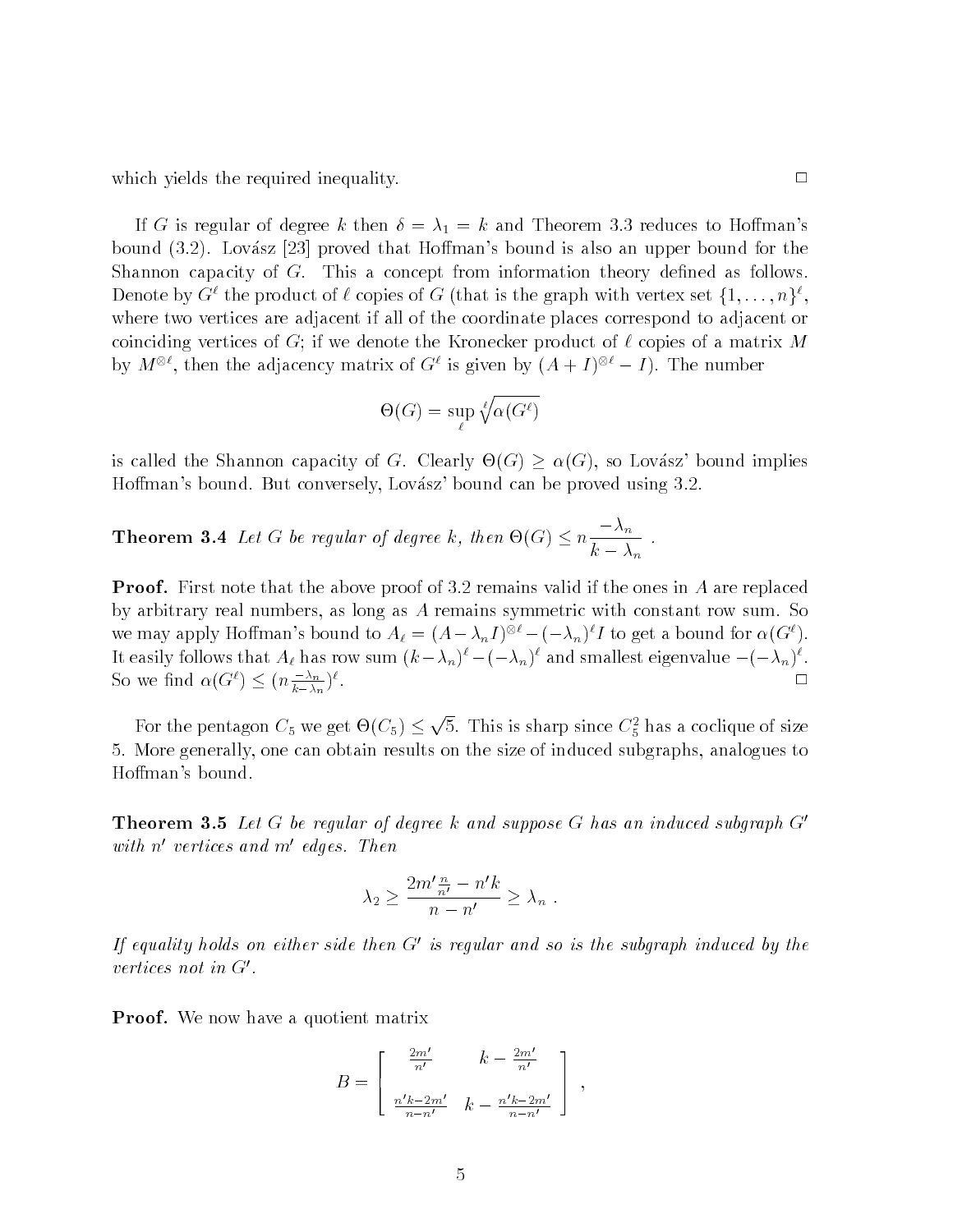with eigenvalues k and  $\frac{2m}{n'} - \frac{n \kappa - 2m}{n-n'}$  and Theorem 2.3 gives the result.

If  $m' = 0$  we get Hoffman's bound back. If  $m' = \frac{1}{2} n' (n' - 1)$  Theorem 3.5 gives that the size of a clique is bounded above by

$$
n\frac{1+\lambda_2}{n-k+\lambda_2} ,
$$

which is again Hoffman's bound applied to the complement of  $G$ . Like in Theorem 3.3, also the above result can be generalized to non-regular graphs. Better bounds can sometimes be obtained if more is known about the structure of  $G'$  by considering a refinement of the partition. This is for example the case if  $G'$  is a bipartite. See [14] for details.

## <sup>4</sup> Chromatic number

<sup>A</sup> colouring of a graph <sup>G</sup> is a partition of its vertices into cocliques (colour classes). Therefore the number of colour classes, and hence the chromatic number  $\chi(G)$  of G is bounded below by  $\frac{1}{\sqrt{2}}$ .  $\alpha(G)$ . Thus upper bounds for  $\alpha(G)$  give lower bounds for  $\lambda(G)$ . For instance if G is regular 1 heorem 3.2 implies that  $\gamma(G) \geq 1 - \frac{1}{\gamma+1}$ . This bound remains n however valid for non-regular graphs. (But note that it does not follow from 3.3.)

**Theorem 4.1**  
\n**i.** If 
$$
G
$$
 is not the empty graph then  $\chi(G) \geq 1 - \frac{\lambda_1}{\lambda_n}$ .  
\n**ii.** If  $\lambda_2 > 0$  then  $\chi(G) \geq 1 - \frac{\lambda_{n-\chi(G)+1}}{\lambda_2}$ .

**Proof.** Let  $X_1, \ldots, X_{\chi}$   $(\chi = \chi(G))$  denote the colour classes of G and let  $u_1, \ldots, u_n$  be an orthonormal set of eigenvectors of A (where  $u_i$  corresponds to  $\lambda_i$ ). For  $i = 1, \ldots, \chi$ let  $s_i$  denote the restriction of  $u_1$  to  $X_i$ , that is

$$
(s_i)_j = \begin{cases} (u_1)_j & \text{if } j \in X_i, \\ 0 & \text{otherwise} \end{cases}
$$

and put  $\tilde{S} = [s_1 \cdots s_\chi]$  (if some  $s_i = 0$  we delete it from  $\tilde{S}$  and proceed similarly) and  $D = S^{\perp} S$ ,  $S = S D^{-\frac{1}{2}}$  and  $B = S^{\perp} A S$ . Then B has zero diagonal (since each colour class corresponds to a zero submatrix of A) and an eigenvalue  $\lambda_1$   $(d = D^{\frac{1}{2}}1$  is a  $\lambda_1$ -eigenvector of  $B$ ). Moreover interlacing theorem 2.1 gives that the remaining eigenvalues of  $B$  are at least  $\lambda_n$ . Hence

$$
0 = \operatorname{trace}(B) = \mu_1 + \ldots + \mu_\chi \geq \lambda_1 + (\chi - 1)\lambda_n ,
$$

which proves (i), since  $\lambda_n < 0$ . The proof of (ii) is similar, but a bit more complicated. With  $s_1, \ldots, s_\chi$  as above, choose a non-zero vector s in

$$
\langle u_{n-\chi+1},\ldots,u_n\rangle\cap\langle s_1,\ldots,s_\chi\rangle^{\perp} .
$$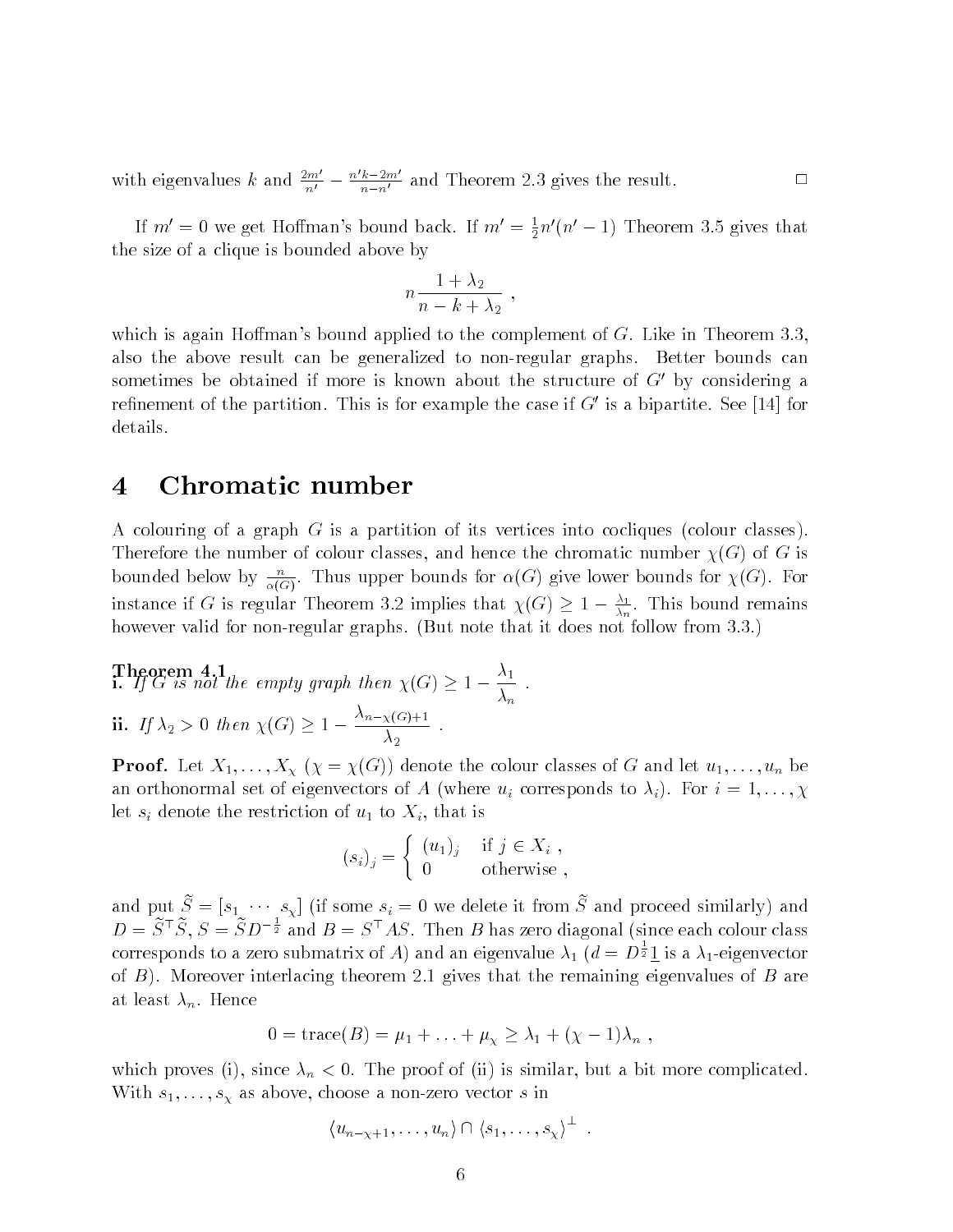The two spaces have non-trivial intersection since the dimensions add up to n and  $u_1$  is orthogonal to both. Redefine  $s_i$  to be the restriction of s to  $X_i$ , and let  $S, D, S$ , and d be analogous to above. Put  $A^1 = A - (A_1 - A_2)u_1u_1$  , then the largest eigenvalue of  $A^1$  equals  $\lambda_2$ , but all other eigenvalues of A are also eigenvalues of A' with the same eigenvectors. Define  $D = S^* A S$ . Now B has again zero diagonal (since  $u_1^* S = 0$ ). Moreover, B has smallest eigenvalue  $\mu_{\chi} \leq \lambda_{n-\chi+1}$ , because

$$
\mu_{\chi} \le \frac{d^{\top} B d}{d^{\top} d} = \frac{s^{\top} A's}{s^{\top} s} \le \lambda_{n - \chi + 1} .
$$

So interlacing gives

$$
0 = \text{trace}(B) = \mu_1 + \ldots + \mu_{\chi} \leq \lambda_{n - \chi + 1} + (\chi - 1)\lambda_2
$$
.

Since  $\lambda_2 > 0$ , (ii) follows.

The first inequality is due to Hoffman [19]. The proof given here seems to be due to the author [15] and is a customary illustration of interlacing, see for example Lovász [24] (problem 11.21) or Godsil [13] (p.84). In [14] more inequalities of the above kind are given. But only the two treated here turned out to be useful. The condition  $\lambda_2 > 0$  is not strong; only the complete multipartite graphs, possibly extended with some isolated vertices have  $\lambda_2 \leq 0$ . The second inequality looks a bit awkward, but can be made more explicit if the smallest eigenvalue  $\lambda_n$  has large multiplicity  $m_n$ , say. Then (ii) yields  $\chi \geq \min\{1 + m_n, 1 - \frac{\lambda_n}{\lambda_2}\}\$  (indeed, if  $\chi \leq m_n$ , then  $\lambda_n = \lambda_{n-\chi+1}$ , hence  $\chi \geq 1 - \frac{\lambda_n}{\lambda_2}$ ). For strongly regular graphs with  $\lambda_2 > 0$  it is shown in [14], by use of Seidel's absolute bound (see Delsarte Goethals and Seidel [11]), that the minimum is always taken by  $1-\frac{\pi}{\lambda_2},$  except for the pentagon (see Section 7 for more about strongly regular graphs). So we have

**Corollary 4.2** If G is a strongly regular graph, not the pentagon or a complete multipartite graph, then

$$
\chi(G) \ge 1 - \frac{\lambda_n}{\lambda_2} .
$$

For example if G is the Kneser graph  $K(m, 2)$  (i.e. the complement of the line graph of  $K_m$ ) then G is strongly regular with eigenvalues  $\lambda_1 = \frac{1}{2}(m-2)(m-3)$ ,  $\lambda_2 = 1$  and  $\lambda_n = 3 - m$  (for  $m \ge 4$ ). The above bound gives  $\alpha(G) \ge m - 2$ , which is tight, whilst Hoffman's lower bound  $(4.1(\text{i}))$  equals  $\frac{1}{2}m$ . On the other hand, if  $m$  is even, Hoffman's bound is tight for the complement of  $G$  whilst the above bound is much less.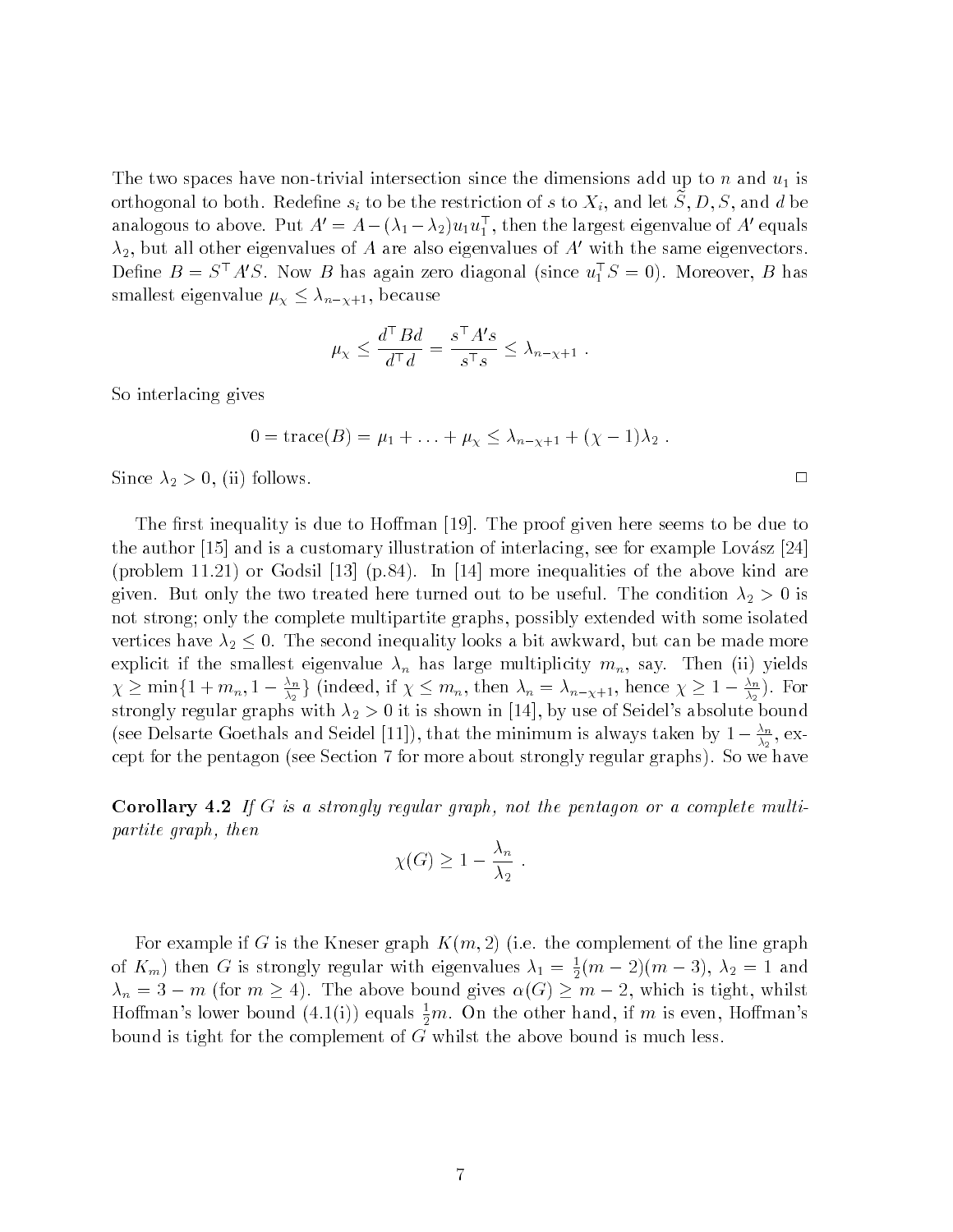# <sup>5</sup> Designs

In case we have a non-symmetric matrix  $N$  (say) or different partitions for rows and columns, we can still use interlacing by considering the matrix

$$
A = \left[ \begin{array}{cc} O & N \\ N^{\top} & O \end{array} \right] .
$$

Then we find results in terms of the eigenvalues of A, which now satisfy  $\lambda_i = \lambda_{n-i+1}$  for  $i = 1, \ldots, n$ . The positive eigenvalues of A are the singular values of N, they are also the square roots of the non-zero eigenvalues of  $NN^{\top}$  (and of  $N^{\top}N$ ). In particular if N is the  $(0,1)$  incidence matrix of some design or incidence structure D, we consider the bipartite incidence graph  $G$ . An edge of  $G$  corresponds to a flag (an incident point-block pair) of D and D is a 1- $(v, k, r)$  design precisely when G is biregular with degrees k and r.

**Theorem 5.1** Let D be a 1- $(v, k, r)$  design with b blocks and let D' be a substructure with v points, o otocks and monags, then

$$
(m'\frac{v}{v'}-b'k)(m'\frac{b}{b'}-v'r)\leq \lambda_2^2(v-v')(b-b') .
$$

Equality implies that all four substructures induced by the point set of  $D'$  or its complement, and the block set of  $D'$  or its complement form a 1-design (possibly degenerate).

**Proof.** We apply Corollary 2.3. The substructure  $D'$  gives rise to a partition of A with the following quotient matrix

$$
B = \begin{bmatrix} 0 & 0 & \frac{m'}{v'} & r - \frac{m'}{v'} \\ 0 & 0 & \frac{b'k - m'}{v - v'} & r - \frac{b'k - m'}{v - v'} \\ \frac{m'}{b'} & k - \frac{m'}{b'} & 0 & 0 \\ \frac{v'r - m'}{b - b'} & k - \frac{v'r - m'}{b - b'} & 0 & 0 \end{bmatrix}.
$$

We easily have  $\lambda_1 = -\lambda_n = \mu_1 = -\mu_4 = \sqrt{rk}$  and  $\det(B) = rk \left( \frac{m'v}{m} - b'k \right)$  $\left\langle m'\frac{b}{b'}-v'r\right\rangle$  $\mathcal{L}$  and the contract of  $\mathcal{L}$  $v-v$  $0 - 0$ Interlacing gives  $(D)$ 

$$
\frac{\det(B)}{rk} = -\mu_2 \mu_3 \leq -\lambda_2 \lambda_{n-1} = \lambda_2^2,
$$

which proves the first statement. If equality holds then  $\lambda_1 = \mu_1, \lambda_2 = \mu_2, \lambda_{n-1} = \mu_3$  and  $\lambda_n = \mu_4$ , so we have tight interlacing, which implies the second statement.

The above result becomes especially useful if we can express  $\lambda_2$  in terms of the design parameters. For instance if D is a 2- $(v, \kappa, \lambda)$  design, then  $\lambda_2^2 = r - \lambda = \lambda \frac{1}{k-1}$  (see for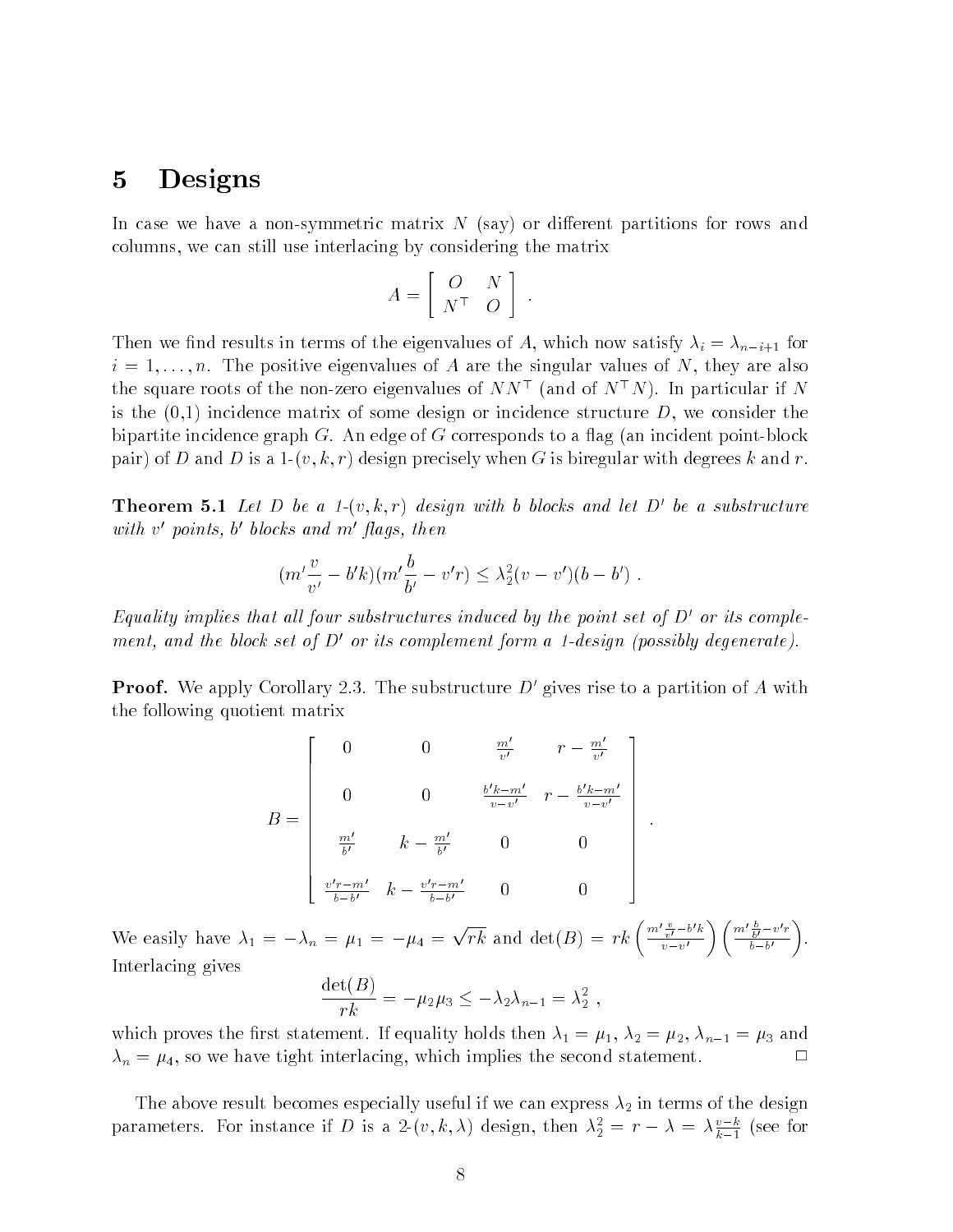example Hughes and Piper [20]) and if D is a generalized quadrangle of order  $(s, t)$ , then  $\lambda_2^2 = s + t$  (see for instance Payne and Thas [29]). Let us consider two special cases.

Corollary 5.2 If a symmetric 2-00, k,  $\lambda$ ) design has a symmetric 2-00, k,  $\lambda$ ) subdesign (possibly degenerate) then  $(k'v - kv')^2 \leq (k - \lambda)(v - v')^2$ .

**Proof.** Take  $0 = v, r = k, 0 = v, m = v k$  and  $\lambda_2 = k - \lambda$  and apply 5.1.

**Corollary 5.3** Let  $X$  be a subset of the points and let  $Y$  be a subset of the blocks of a  $2-(v, k, \lambda)$  design D, such that no point of X is incident with a block of Y, then  $\|kr|X\|Y\| \leq (r - \lambda)(v - |X|)(b - |Y|)$ . If equality holds then the incidence structure D' formed by the points in  $X$  and the blocks not in  $Y$  is a 2-design.

**Proof.** Lake  $m = 0, v = |X|, o = |Y|$  and  $\lambda_2 = r - \lambda$ . Now 5.1 gives the inequality and that  $D'$  is a 1-design. But then  $D'$  is a 2-design, because D is.

If equality holds in 5.2, the subdesign is called *tight*. There are many examples of tight subdesigns of a symmetric designs, see Haemers and Shrikhande [17] or Jungnickel [21]. Wilbrink used Theorem 5.1 to shorten the proof of Feit's result on the number of points and blocks fixed by an automorphism group of a symmetric design, see Lander  $[22]$ . The inequality of the second corollary is for example tight for hyperovals and (more generally) maximal arcs in finite projective planes. If we take  $|A| = v - k$  we obtain  $|Y| \leq \frac{1}{m},$ which is Mann's inequality for the number of repeated blocks in a 2-design. This is an unusual approach to Mann's inequality. For bounds concerning the intersection numbers of D (these are the possible intersection sizes of two blocks of D) it is mostly better to consider the matrix  $N^TN$ , whose entries are precisely the intersection numbers. We give one illustration.

**Theorem 5.4** Suppose  $\rho$  is an intersection number of a 2- $(v, k, \lambda)$  design D with b blocks and <sup>r</sup> blocks through a point.

$$
i \ \rho \geq k - r + \lambda.
$$

- ii Calling blocks equivalent if they are the same or meet in  $k r + \lambda$  points, defines an equivalence relation.
- iii The number of blocks in an equivalence class is at most  $\frac{1}{1}$  $b-v+1$
- iv Equality in (iii) for all classes implies that the intersection size of two distinct blocks only depends on whether these blocks are in the same class or in different classes (that is,  $D$  is strongly resolvable).

**Proof.** Put  $A = N^{\top}N$ , then  $\lambda_1 = rk$ ,  $\lambda_2 = r - \lambda$  and A has a principal submatrix

$$
B = \left[ \begin{array}{cc} k & \rho \\ \rho & k \end{array} \right] .
$$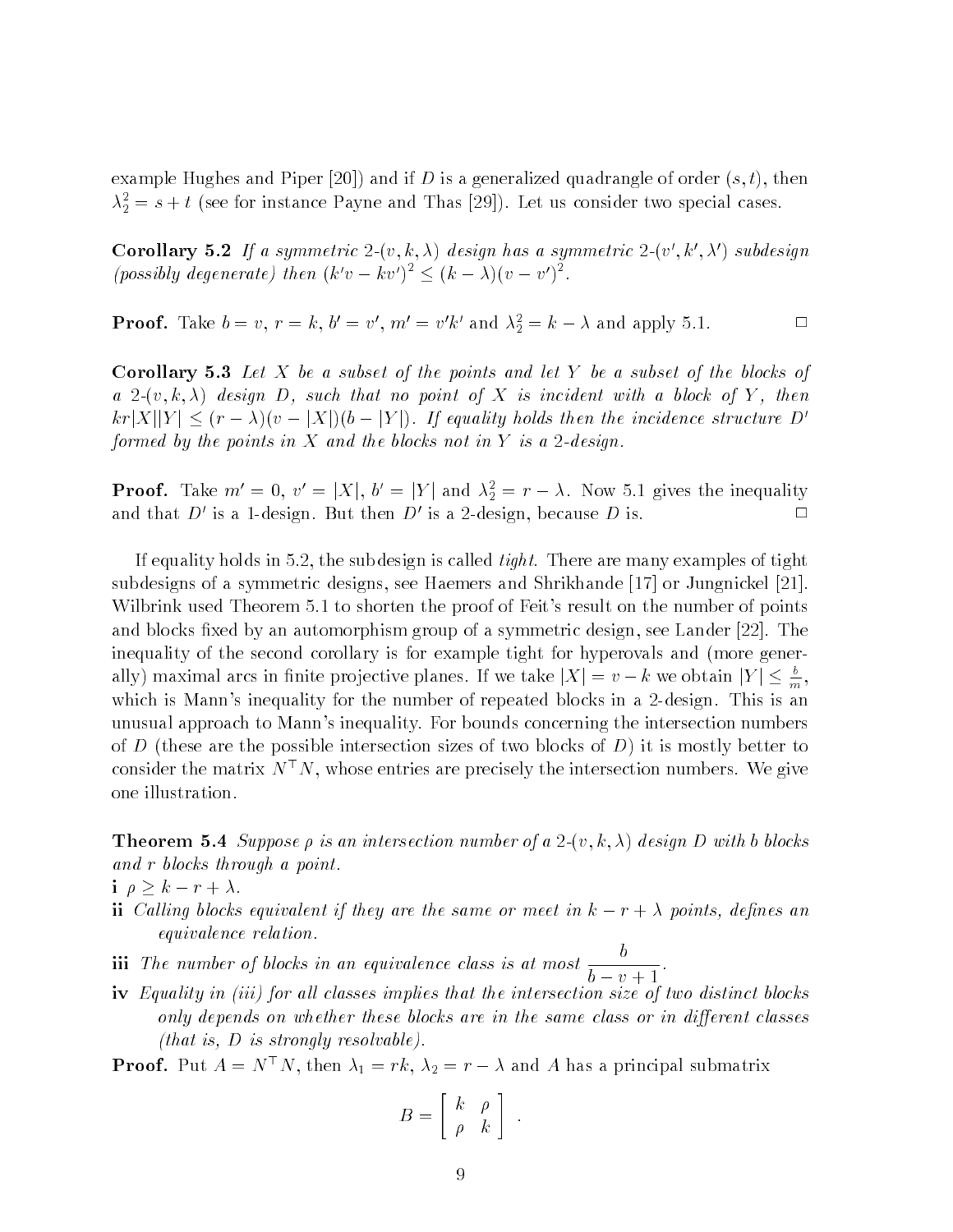So  $\mu_1 = k + \rho$  and  $\mu_2 = k - \rho$  and (i) follows from Cauchy interlacing.

Assume the first two blocks  $b_1$  and  $b_2$  meet in  $k - r + \lambda$  points, then  $\mu_2 = \lambda_2$  and by 2.1(ii), A has a  $\lambda_2$ -eigenvector  $[1, -1, 0, \ldots, 0]^T$  (since B has  $\mu_2$ -eigenvector  $[1, -1]^T$ ), which implies that  $(A)_{i,1} = (A)_{i,2}$  for  $i = 3, \ldots, b$ . Hence every block  $\notin \{b_1, b_2\}$  meets  $b_1$  and  $b_2$  in the same number of points. Therefore having intersection  $k - r + \lambda$  is a transitive relation which proves (ii).

Suppose the first  $\theta$  plocks of  $D$  are equivalent. This gives a partitioning of  $A$  with quotient matrix

$$
B = \left[ \begin{array}{cc} x & rk - x \\ (rk - x) \frac{b'}{b - b'} & rk - (rk - x) \frac{b'}{b - b'} \end{array} \right] ,
$$

wherein  $x = b'(k - r + \lambda) + r - \lambda$ . Then  $\mu_1 = kr = \lambda_1$  and  $\mu_2 = x - (rk - x) \frac{b}{k - k}$ . 0 .  $\alpha$   $\alpha$   $\beta$   $\beta$   $\beta$  is the inequality (iii) (which inequality integrated bk  $\alpha$  value  $rk - v\lambda = r - \lambda$ .

**From the proof of (ii) we know that**  $(A)_{i,1} = (A)_{i,2} = \ldots = (A)_{i,b'}$  **for**  $i = 0 + 1, \ldots, b$ **.** Equality in (iii) implies tight interlacing, therefore the row sums of block  $A_{2,1}$  are constant hence all entries of  $A_{2,1}$  are equal. This proves (iv).

See [14] for more general and other results on intersection numbers. The above theorem appeared in Beker and Haemers [1], where the intersection number  $k-r+\lambda$  is treated in detail. Properties (i) and (ii), however, are much older and due to Majumdar  $[25]$ .

# <sup>6</sup> Laplace matrix

The Laplace matrix  $L$  of a graph  $G$  is defined by

$$
(L)_{i,j} = \begin{cases} \text{the degree of } i \text{ if } i = j, \\ -1 \text{ if } i \text{ and } j \text{ are adjacent,} \\ 0 \text{ otherwise.} \end{cases}
$$

This matrix is singular and positive semi-definite with eigenvalues

$$
0 = \theta_1 \leq \ldots \leq \theta_n ,
$$

say (Laplace eigenvalues are usually ordered increasingly). If G is regular of degree  $k$ with (standard) adjacency matrix A then  $L = kI - A$ , so  $\theta_i = k - \lambda_i$  and we have an easy one to one correspondence between eigenvalues of  $L$  and  $A$ . For non-regular graphs there is a different behaviour and the Laplace spectrum seems to be the more natural one. For instance, the number of components equals the nullity of  $L$  (i.e. the multiplicity of the eigenvalue 0), whilst this number is not deducible from the spectrum of  $A$  (indeed,  $K_{1,4}$  and  $C_4$  plus an isolated vertex have the same standard spectrum). Notice that the Laplace matrix of a subgraph  $G'$  of G is not a submatrix of L, unless  $G'$  is a component. So the interlacing techniques of Section 3 do not work in such a straightforward manner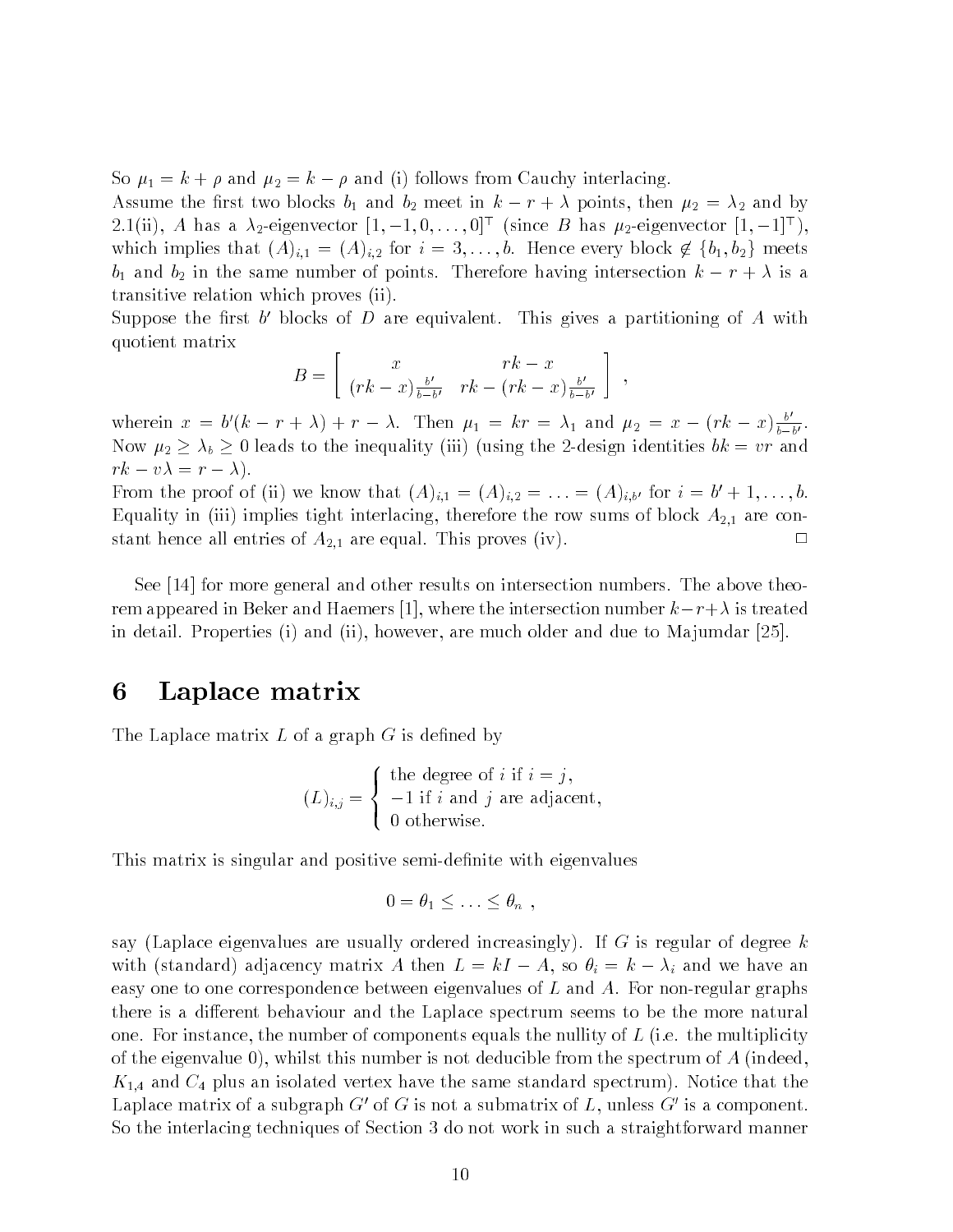here. But we can obtain results if we consider off-diagonal submatrices of  $L$  in a way similar to the previous section.

**Lemma 6.1** Let X and Y be disjoint sets of vertices of G, such that there is no edge between  $X$  and  $Y$ , then

$$
\frac{|X||Y|}{(n-|X|)(n-|Y|)} \le \left(\frac{\theta_n-\theta_2}{\theta_n+\theta_2}\right)^2.
$$

**Proof.** Put  $\theta = -\frac{1}{2}(\theta_n + \theta_2)$  and

$$
A = \left[ \begin{array}{cc} O & L + \theta I \\ L + \theta I & O \end{array} \right] .
$$

Then  $\lambda_1 = -\lambda_{2n} = v$  and  $\lambda_2 = -\lambda_{2n-1} = \frac{1}{2}(v_n - v_2)$ . The sets  $\Lambda$  and  $\Lambda$  give rise to a partitioning of <sup>A</sup> with quotient matrix

$$
B = \left[ \begin{array}{cccc} 0 & 0 & \theta & 0 \\ 0 & 0 & \theta - \theta \frac{|X|}{n - |Y|} & \theta \frac{|X|}{n - |Y|} \\ \theta \frac{|Y|}{n - |X|} & \theta - \theta \frac{|Y|}{n - |X|} & 0 & 0 \\ 0 & \theta & 0 & 0 \end{array} \right] \ .
$$

:

n man and the contract of the contract of

Clearly  $\mu_1 = \lambda_1 = \theta$  and  $\mu_4 = \lambda_{2n} = -\theta$ . Using interlacing we find  $\theta^2 \frac{|\mathcal{L}_1||\mathcal{L}_2|}{(n-|X|)(n-|Y|)}$  $\Box$  $-\mu_2\mu_3 \leq -\lambda_2\lambda_{2n-1} = (\frac{1}{2}(\theta_n - \theta_2))^2$ , which gives the required inequality.

A direct consequence of this Lemma is an inequality of Helmberg, Mohar, Poljak and Rendl [18], concerning the bandwidth of G. A symmetric matrix  $M$  is said to have bandwidth w if  $(M)_{i,j} = 0$  for all i, j satisfying  $|i-j| \geq w$ . The bandwidth  $w(G)$  of a graph <sup>G</sup> is the smallest possible bandwidth for its adjacency matrix (or Laplace matrix). This number (or rather, the vertex order realizing it) is of interest for some combinatorial optimization problems.

**Theorem 6.2** Suppose G is not the empty graph and define  $b = \left[ n^{\frac{\theta_2}{\alpha}} \right]$ . ,  $\cdots$  then the then the then the theorem

$$
w(G) \ge \begin{cases} b & \text{if } n-b \text{ is even,} \\ b-1 & \text{if } n-b \text{ is odd.} \end{cases}
$$

**Proof.** Order the vertices of G such that L has bandwidth  $w = w(G)$ . If  $n - w$  is even, let  $\Lambda$  be the first  $\frac{1}{2}(n-w)$  vertices and let Y be the last  $\frac{1}{2}(n-w)$  vertices. Then 6.1 applies and thus we find the first inequality. If  $n-w$  is odd, take for X and Y the first and last  $\frac{1}{2}(n-w-1)$  vertices and the second inequality follows. If  $b$  and  $w$  have different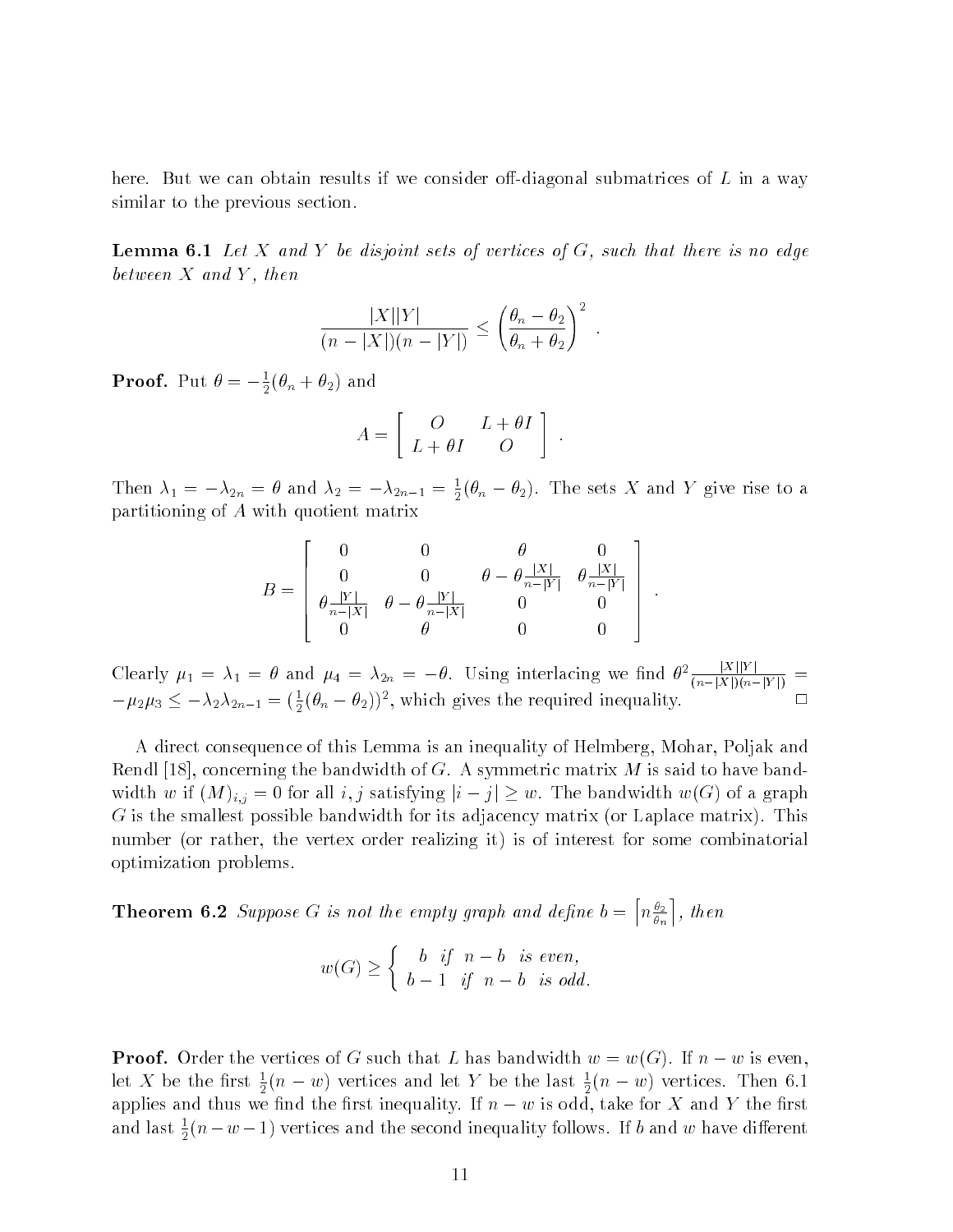parity, then  $w - b \ge 1$  and so the better inequality holds.

In case  $n - w$  is odd, the bound can be improved a little by applying Theorem 6.1 with  $|\Lambda| = \frac{1}{2}(n - w + 1)$  and  $|Y| = \frac{1}{2}(n - w - 1)$ . It is clear that the result remains valid if we consider graphs with weighted edges.

Next we consider an application of interlacing by Van Dam and Haemers [9], which gives a bound for the diameter of G.

**Lemma 6.3** Suppose G has diameter d and  $n \geq 2$  vertices, and let P be a polynomial of degree less than d, such that  $P(0) = 1$ , then

$$
\max_{i \neq 1} |P(\theta_i)| \geq \frac{1}{n-1} .
$$

**Proof.** Assume vertex 1 and n have distance a, then  $(L^{\dagger})_{1,n} = 0$  for  $0 \leq \ell \leq a-1$ , hence  $(P(L))_{1,n} = 0$ . Define

$$
A = \left[ \begin{array}{cc} O & P(L) \\ P(L) & O \end{array} \right] .
$$

Then  $(A)_{1,2n} = (A)_{2n,1} = 0$  and A has row sum  $P(\theta_1) = P(0) = 1$ . This leads to a partition of <sup>A</sup> with quotient matrix

$$
B = \begin{bmatrix} 0 & 0 & 1 & 0 \\ 0 & 0 & 1 - \frac{1}{n-1} & \frac{1}{n-1} \\ \frac{1}{n-1} & 1 - \frac{1}{n-1} & 0 & 0 \\ 0 & 1 & 0 & 0 \end{bmatrix}.
$$

The eigenvalues of B are  $\mu_1 = -\mu_4 = 1$  and  $\mu_2 = -\mu_3 = \frac{1}{n-1}$  and those of A are  $\pm P(\theta_i)$ . Interlacing gives

$$
\frac{1}{n-1} = \mu_2 \leq \lambda_2 \leq \max_{i \neq 1} |P(\theta_i)|,
$$

which proves the inequality.  $\Box$ 

The problem is to find a good choice for the polynomial P. If  $\theta_2 > 0$  and L has  $\ell < d$  distinct non-zero eigenvalues, we can take P such that  $P(\theta_i) = 0$  for all  $i \in [2, n]$ . This leads to a contradiction in 6.3, proving the well-known result that  $d \leq \ell - 1$  if G is connected. In general, it turned out that the Chebyshev polynomials are a good choice for P. The Chebyshev polynomial  $T_{\ell}$  of degree  $\ell$  can be defined by

$$
T_{\ell}(x) = \frac{1}{2}(x + \sqrt{x^2 - 1})^{\ell} + \frac{1}{2}(x - \sqrt{x^2 - 1})^{\ell}.
$$

:

We need the following properties (see Rivlin [31])

$$
|T_{\ell}(x)| \le 1 \text{ if } |x| \le 1 , |T_{\ell}(x)| \ge 1 \text{ if } |x| \ge 1 , T_{\ell} \left( \frac{x+y}{x-y} \right) > \frac{1}{2} \left( \frac{\sqrt{x} + \sqrt{y}}{\sqrt{x} - \sqrt{y}} \right)^{\ell} \text{ if } x > y \ge 0 .
$$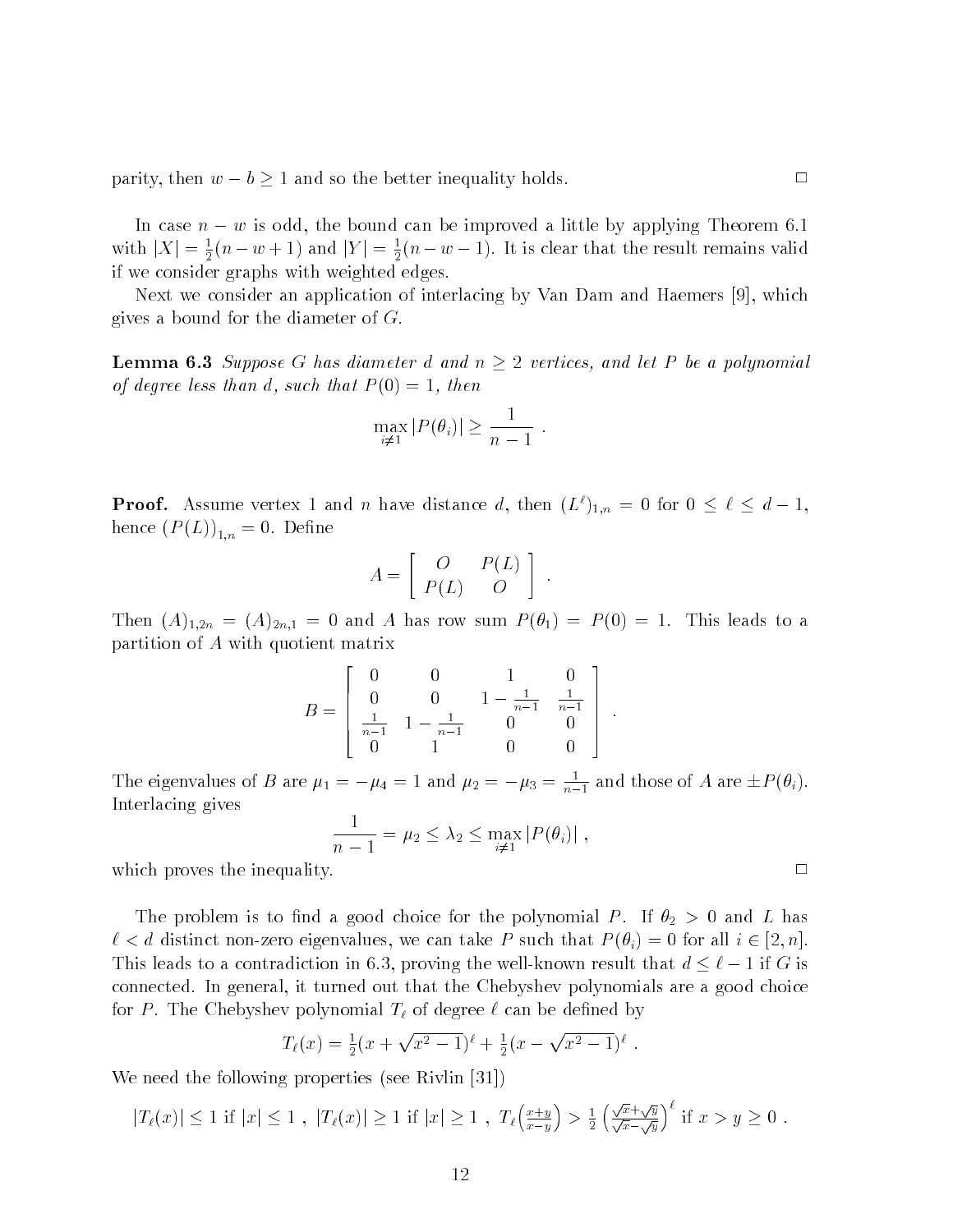**Theorem 6.4** If G is a connected graph with diameter  $d > 1$ , then

$$
d < 1 + \frac{\log 2(n-1)}{\log(\sqrt{\theta_n} + \sqrt{\theta_2}) - \log(\sqrt{\theta_n} - \sqrt{\theta_2})}.
$$

**Proof.** Define  $Q(x) = I_{d-1}(\frac{x_1-x_2}{\theta_n-\theta_2})$  ( $\theta_n \neq \theta_2$ , since G is not complete or empty) and put  $P(x) = \frac{y-2}{Q(0)}$   $(Q(0) \neq 0,$  since  $\frac{\partial n+2}{\partial n-\theta_2} \geq 1$ . Then  $|Q(\theta_i)| \leq 1$  for  $i = 2,\ldots,n$  and  $P(0) = 1$ . By use of 6.3 we have

$$
n-1 \geq \min_{i \neq 1} \frac{1}{|P(\theta_i)|} \geq Q(0) = T_{d-1}\left(\frac{\theta_n + \theta_2}{\theta_n - \theta_2}\right) > \frac{1}{2}\left(\frac{\sqrt{\theta_n} + \sqrt{\theta_2}}{\sqrt{\theta_n} - \sqrt{\theta_2}}\right)^{d-1}.
$$

and the bound follows by taking logarithms (the connectivity of  $G$  garantees a non-zero denominator) <sup>2</sup>  $\Box$ 

Computing the diameter of a given graph probably goes faster than computing the above bound. Yet the bound can be of use if the graph is not explicitly given, but the involved eigenvalues are. This is for instance the case with coset graphs of linear codes with given weights. Then eigenvalues correspond to weights in the dual code and diameter bounds lead to bounds for the covering radius of the code (see Delorme and Sole [10]).

# <sup>7</sup> Regularity

Corollary 2.3(ii) gives a sufficient condition for a partition of a matrix A to be regular. This has turned out to be handy for proving various kinds of regularity. In Sections 3 and 5 we mentioned some examples. Here we give a few more. If we apply Theorem 2.3 to the trivial one-class partition of the adjacency matrix of a graph  $G$  with n vertices and <sup>m</sup> edges we obtain

$$
\frac{2m}{n} \leq \lambda_1 ,
$$

and equality implies that  $G$  is regular. This is a well-known result, see Cvetković, Doob and Sachs [8]. In fact (since  $2m = \text{trace}(A^2) = \sum_{i=1}^n \lambda^2$ ), it implies that G is regular if and only if  $\sum_{i=1}^n \lambda_i^2 = n\lambda_1$ .

Next we consider less trivial partitions. For a vertex v of G, we denote by  $X_i(v)$  the set of vertices at distance i from v. The neighbour partition of  $G$  with respect to v is the partition into  $X_0(v)$ ,  $X_1(v)$  and the remaining vertices. If G is connected, the partition into the  $X_i(v)$ 's is called the *distance partition* with respect to v. We give examples of tight interlacing involving strongly regular and distance-regular graphs. A graph is distance-regular around v if the distance partition with respect to v is regular. If G is distance-regular around each vertex with the same quotient matrix, then  $G$  is called distance-regular. A strongly regular graph is a distance-regular graph of diameter 2. A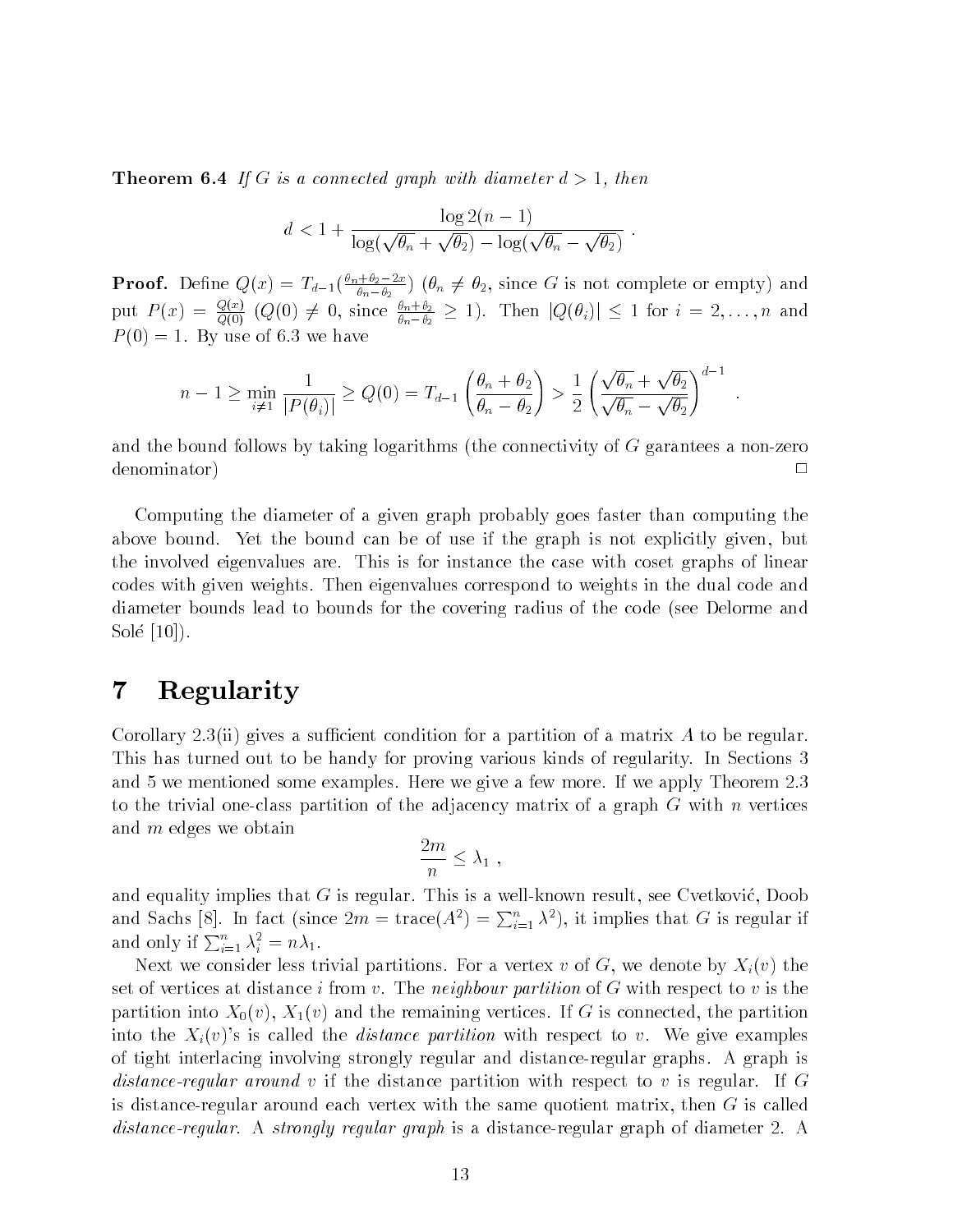distance-regular graph of diameter d has precisely  $d+1$  distinct eigenvalues, being the eigenvalues of the quotient matrix of the distance partition. See Brouwer, Cohen and Neumaier [3] for more about distance-regular graphs. For strongly regular graphs there is a nice survey by Seidel [32].

**Theorem 7.1** Suppose G is regular of degree k  $(0 < k < n-1)$  and let  $t_v$  be the number of triangles through the vertex v. Then

$$
nk - 2k^2 + 2t_v \leq -\lambda_2 \lambda_n (n - k - 1) .
$$

If equality holds for every vertex, then <sup>G</sup> is strongly regular.

**Proof.** The neighbour partition has the following quotient matrix

$$
B = \begin{bmatrix} 0 & k & 0 \\ & & & \\ 1 & \frac{2t_v}{k} & \frac{k^2 - k - 2t_v}{k} \\ & & & \\ 0 & \frac{k^2 - k - 2t_v}{n - k - 1} & \frac{nk - 2k^2 + 2t_v}{n - k - 1} \end{bmatrix}.
$$

Interlacing gives:

$$
k \frac{nk - 2k^2 + 2t_v}{n - k - 1} = -\det(B) = -k\mu_2 \mu_3 \leq -k\lambda_2 \lambda_n .
$$

This proves the inequality. If equality holds then  $\lambda_2 = \mu_2$  and  $\lambda_n = \mu_3$  so (since  $k = \lambda_1 = \mu_1$ ) the interlacing is tight and the neighbour partition is regular with quotient matrix B. By definition, equality for all vertices implies that G is strongly regular.

The average number of triangles through a vertex is  $\div$ tr  $\frac{1}{2n}$ trace $(A^3) = \frac{1}{2n} \sum_{i=1}^n \lambda_i^3$ . So if we replace  $t_v$  by this expression the above inequality remains valid. Equality then means automatically equality for all vertices so strong regularity. In [16] we looked for similar results for distance-regular graphs of diameter  $d > 2$ , in order to find sufficient conditions for distance-regularity in terms of the eigenvalues. Therefor one needs to prove regularity of the distance partition. The problem is, however, that in general all eigenvalues  $\neq \lambda_1$ of a distance-regular graph haveamultiplicity greater than 1, whilst the quotient matrix has all multiplicities equal to 1. So for  $d \geq 3$  there is not much chance for tight interlacing. But because of the special nature of the partition we still can conclude regularity.

**Lemma 7.2** Let A be a symmetric partitioned matrix such that  $A_{i,j} = O$  if  $|i - j| > 1$ and let B be the quotient matrix. For  $i = 1, \ldots, m$ , let  $v_i = [v_{i,1}, \ldots, v_{i,m}]^T$  denote a  $\mu_i$ -eigenvector of B. If  $\lambda_0 = \mu_0$ ,  $\lambda_1 = \mu_1$  and  $\lambda_n = \mu_m$  and if any three consecutive rows of  $[v_1\ v_2\ v_m]$  are independent, then the partition is regular.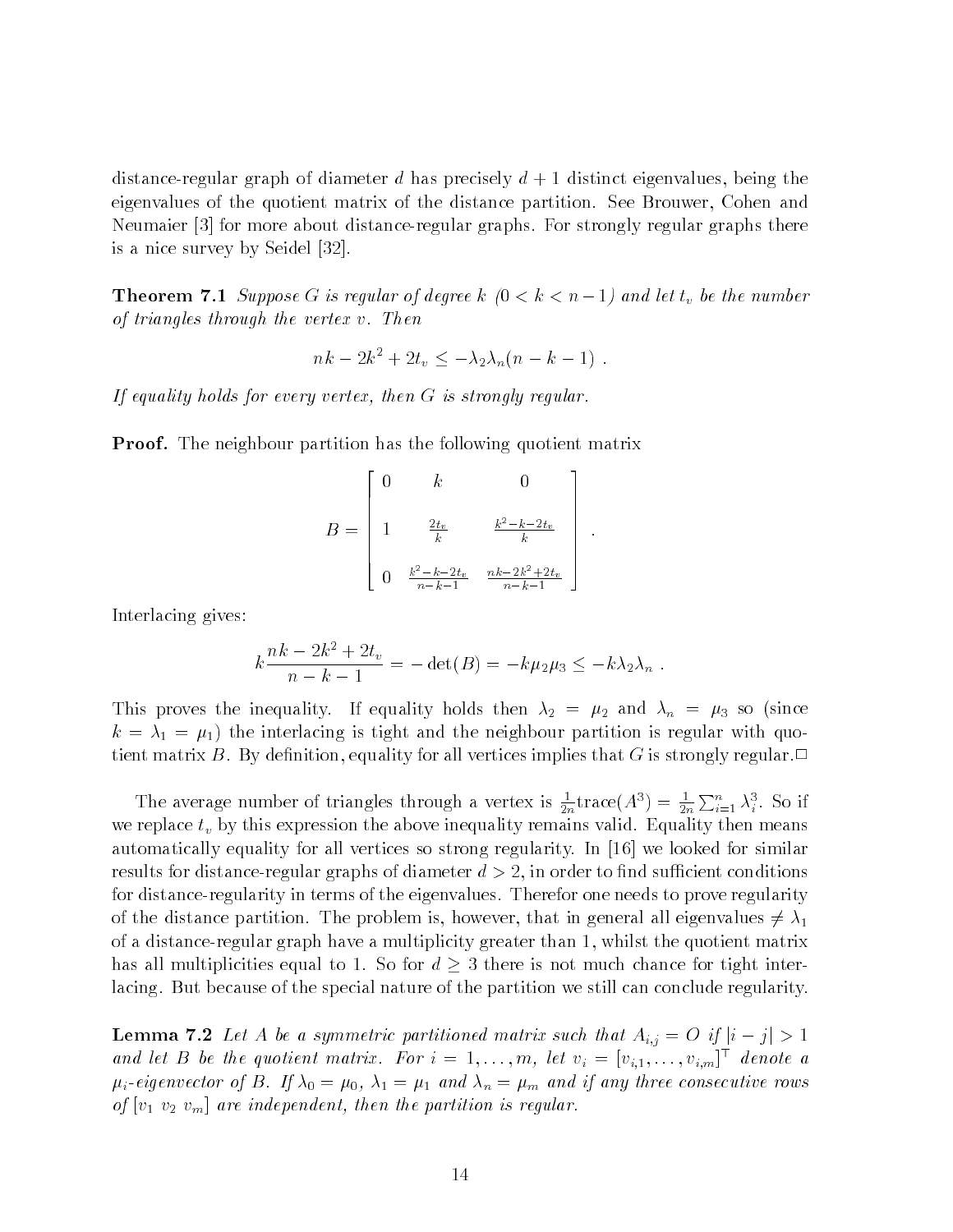**Proof.** By (iii) of Theorem 2.1  $A \mathcal{S} v_i = \mu_i \mathcal{S} v_i$  for  $i = 1, 2, m$ . By considering the  $\ell$ block row of A we get

$$
v_{i,\ell-1}A_{\ell,\ell-1} \underline{1} + v_{i,\ell}A_{\ell,\ell} \underline{1} + v_{i,\ell+1}A_{\ell,\ell+1} \underline{1} = \mu_i v_{i,\ell} \underline{1} \text{ for } i = 1,2,m,
$$

(wherein the undefined terms have to be taken equal to zero). Since, for  $i = 1, 2, m$  and  $j = \ell - 1, \ell, \ell + 1$ , the matrix  $(v_{i,j})$  is non-singular, we find  $A_{\ell,j} \le \langle 1 \rangle$  for  $j = \ell - 1, \ell, \ell + 1$ (and hence for  $j = 1, \ldots, m$ ). Thus the partition is regular.

In [16] it was proved that the independence condition in the above lemma is always fulfilled if we consider the distance partition of a graph. So we have

**Theorem 7.3** Let G be a connected graph and let B be the quotient matrix of the distance partition with respect to a vertex v. If  $\lambda_0 = \mu_0$ ,  $\lambda_1 = \mu_1$  and  $\lambda_n = \mu_m$  then G is distance-regular around v.

Using this result it was proved (among others) that if  $G$  has the same spectrum and the same number of vertices at maximal distance from each vertex as a distance regular graph  $G'$  of diameter 3, then G is distance-regular (with the same parameters as  $G'$ ).

As a last illustration of tight interlacing we prove a result from [14] used by Peeters [30] in his contribution to the special Seidel-volume. Suppose  $G$  is a strongly regular graph, pseudo-geometric to a generalized quadrangle of order  $(s, t)$ . This means that G has  $n = (s+1)(st+1)$  vertices and the following quotient matrix for its neighbour partitions

$$
\begin{bmatrix} 0 & st+s & 0 \\ 1 & s-1 & st \\ 0 & t+1 & st+s-t-1 \end{bmatrix},
$$

for integers s and t. So the eigenvalues of G are  $\lambda_1 = st + s$ ,  $\lambda_2 = s - 1$  and  $\lambda_n = -t - 1$ .

**Proposition 7.4** Let C be a component of the graph induced by the neighbours of any vertex <sup>v</sup> of G. Let <sup>C</sup> have <sup>c</sup> vertices. Then <sup>c</sup> is a multiple of <sup>s</sup> and every vertex not adjacent to v is adjacent to precisely  $\frac{c}{s}$  vertices of C.

**Proof.** Assume  $c < st + s$  (otherwise the result is immediate), then C gives rise to a refinement of the neighbour partition with quotient matrix

$$
B = \begin{bmatrix} 0 & c & st+s-c & 0 \\ 1 & s-1 & 0 & st \\ 1 & 0 & s-1 & st \\ 0 & \frac{c}{s} & t+1-\frac{c}{s} & st+s-t-1 \end{bmatrix}.
$$

It easily follows that B has eigenvalues  $\mu_1 = st + s$ ,  $\mu_2 = \mu_3 = s - 1$  and  $\mu_4 = -t - 1$ . Thus we have tight interlacing, so the partition is regular and the result follows.  $\Box$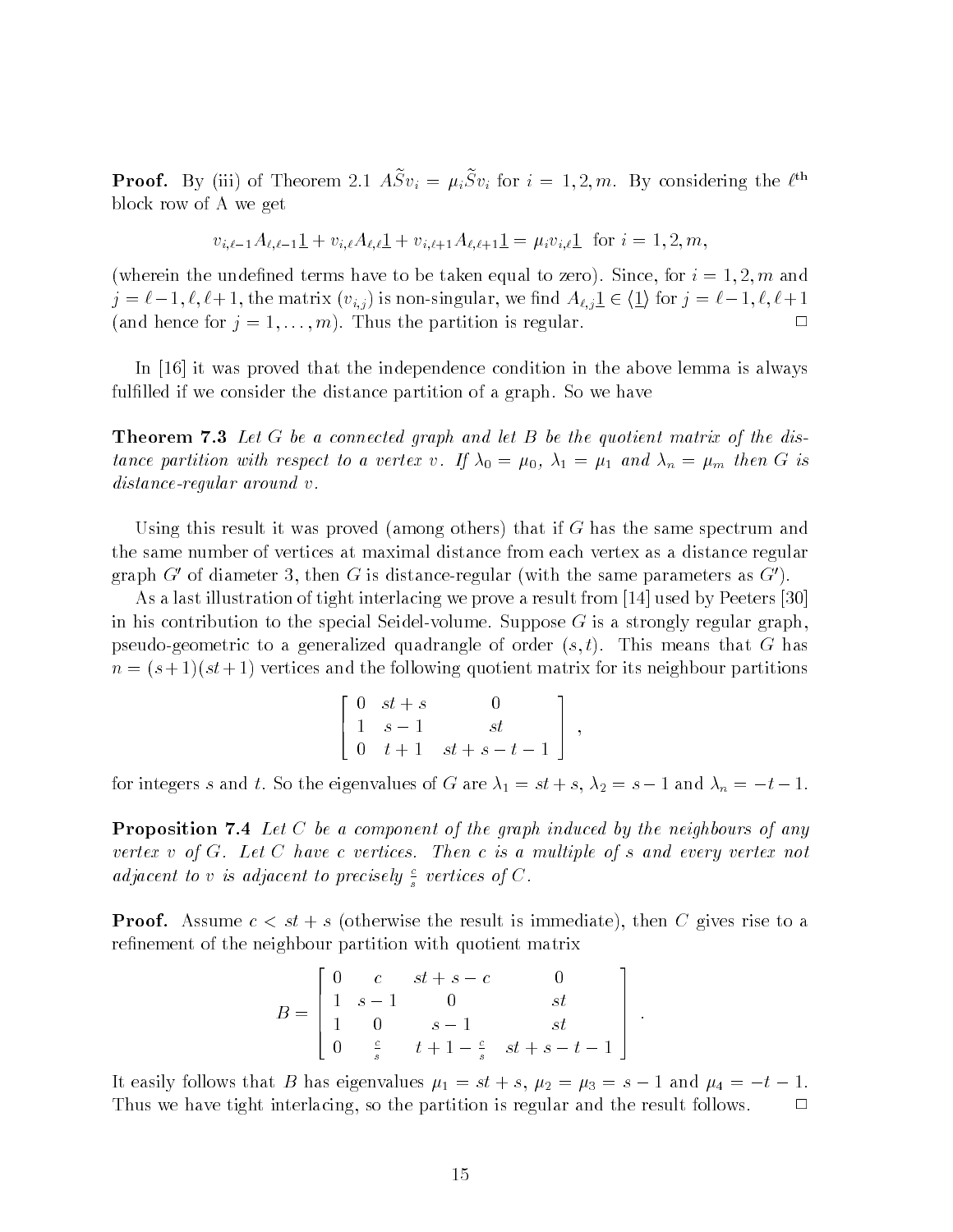#### <sup>8</sup> Miscellanea

Mohar [27] obtained necessary conditions for the existence of a long cycle in a graph  $G$ using Cauchy interlacing. In particular he finds an eigenvalue condition for Hamiltonicity.

**Theorem 8.1** Let G be regular of degree k. If G has a cycle of length  $\ell$ , then

$$
2 \cos \frac{i\pi}{\ell} \leq \sqrt{k + \lambda_{2i+1}} \quad \text{for} \quad i = 1, \dots, \lfloor \frac{n-1}{2} \rfloor \; .
$$

**Proof.** Let N be the vertex-edge incidence matrix of G. Consider the (bipartite) graph  $G'$  with adjacency matrix

$$
A' = \left[ \begin{array}{cc} O & N \\ N^{\top} & O \end{array} \right] .
$$

 $(G'$  is called the subdivision of G; roughly, G' is obtained from G by putting a vertex of degree 2 in the middle of each edge.) If G has a cycle of length  $\ell$ , then G' has a cycle of length  $2\ell$  as an induced subgraph, so the eigenvalues of the  $2\ell$ -cycle interlace the eigenvalues of  $A$  . Since G has adjacency matrix  $A = NN^+ - kI$  (see also the beginning of Section 5), the eigenvalues of G' are  $\pm\sqrt{k} + \lambda_i$  and (possibly) zero. The eigenvalues of the 2t-cycle are 2 cos(  $\frac{u}{l}$  ) ( $i=0,\ldots,$  2t $-1$  ) and Cauchy interlacing finishes the proof.  $\Box$ 

For example, if G is the Petersen graph and  $\ell = 10$ , then  $i = 3$  gives  $2 \cos \frac{2}{10} \leq 1$ , which is false. This proves that the Petersen graph is not Hamiltonian.

Eigenvalues of graphs have application in chemistry via the so called Huckel theory, see [8]. For instance, a (carbon) molecule is chemically stable if its underlying graph has half of its eigenvalues positive and half its eigenvalues negative. Manolapoulos, Woodall and Fowler [26] proved that certain graphs, feasible for a molecule structure, satisfy the desired eigenvalue property and hence provide chemically stable molecules. Their method essentially uses interlacing, though they call it Rayleigh's inequalities. We illustrate their approach by considering the more general question how to make graphs (on an even number of vertices) with  $\frac{1}{2}n = 0$  and  $\frac{1}{2}n+1 = 0.$  By Theorem 3.1,  $\frac{1}{2}n^2$  with a coclique of size  $\frac{1}{2}n$  satisfy this property. This includes the bipartite graphs. But there are many more such graphs. We call a graph G an expanded line graph of a graph  $G'$  if  $G$  can be obtained from  $G'$  in the following way. The vertices of  $G$  are all the ordered pairs  $(i, j)$  for which  $\{i, j\}$  is an edge in G'. Vertices corresponding to the same edge are adjacent and vertices corresponding to disjoint edges are not adjacent. Of the vertices of G that correspond to intersecting edges  $\{i, j\}$  and  $\{i, k\}$  (say) of G', either  $(i, j)$  is adjacent to  $(k, i)$ , or  $(j, i)$  is adjacent to  $(i, k)$ , but  $(i, j)$  is never adjacent to  $(i, k)$  and  $(j, i)$  is never adjacent to  $(k, i)$ . For example the triangle has the following two expanded line graphs.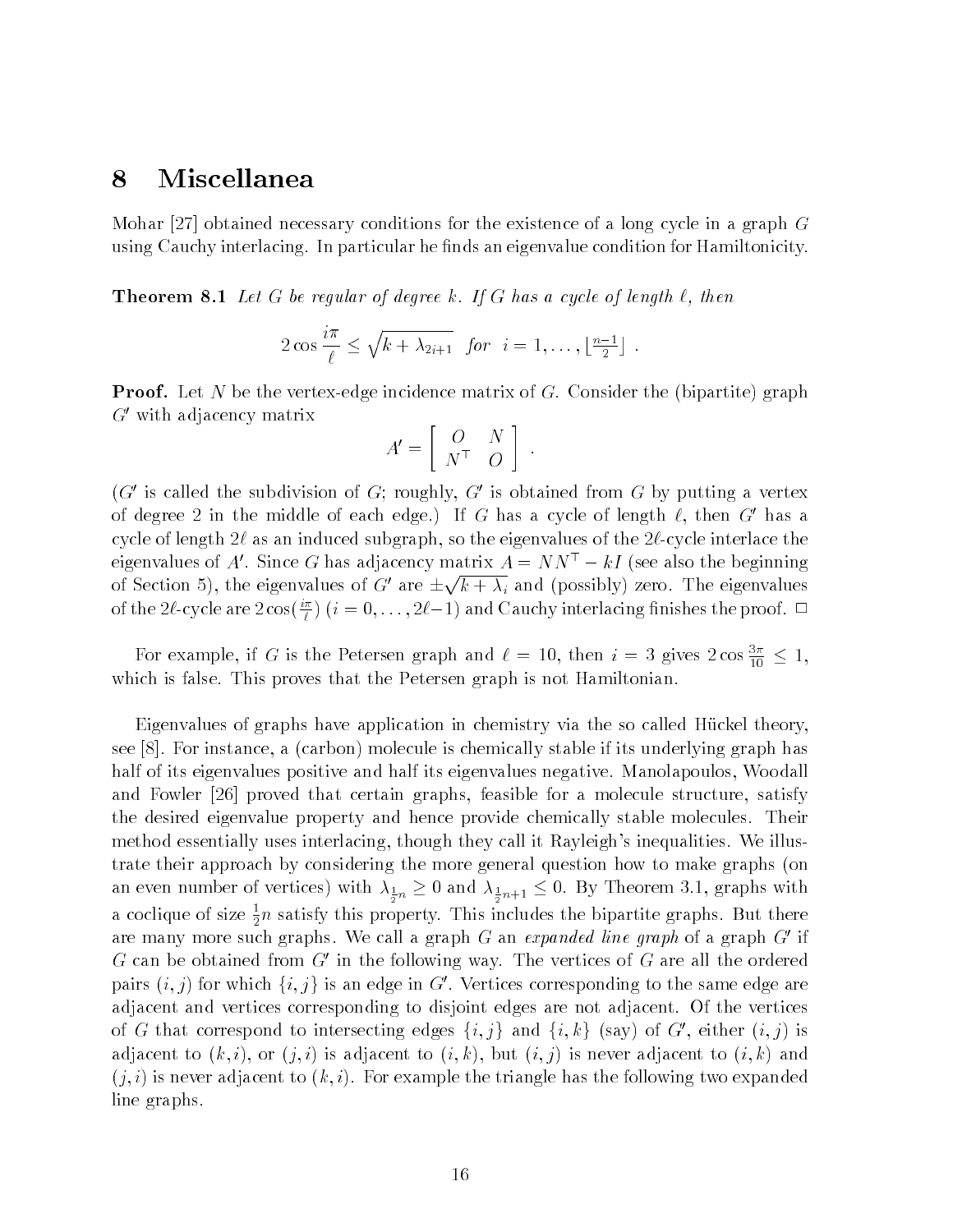

**Theorem 8.2** If G is an expanded line graph of a graph G' with adjacency matrix A, then

- $1.$   $\lambda_{\frac{1}{2}n} \geq 0$  and equality implies that A has a 0-eigenvector  $u \, = \, [u_1, \ldots, u_n]$  , where  $u_i = u_j$  if i and j correspond to the same edge of G'.
- ${\mathbf n} \cdot \| {\mathbf A}_{{1\over 2}n-1} \leq 0$  and equality implies that A has a 0-eigenvector  $u = [u_1, \ldots, u_n]$  , where  $u_i = -u_j$  if i and j correspond to the same edge of G'.

**Proof.** We start with a matrix description of the above construction. Let N be the vertex-edge incidence matrix of G' and let  $\widetilde{N}$  be a matrix obtained from N by replacing in each column one of the two 1's by a  $-1$  (arbitrarily). Consider the matrices  $B = N^{\top}N$ and  $\widetilde{B} = \widetilde{N}^{\top} \widetilde{N}$  (so that  $B - 2I$  is the adjacency matrix of the line graph of G' and  $\widetilde{B} - 2I$ is a signed version of it). Next we substitute a  $2 \times 2$  matrix for every entry of  $D$  as follows. Replace

$$
1 \text{ by } \begin{bmatrix} 0 & 1 \\ 0 & 0 \end{bmatrix} \text{ or } \begin{bmatrix} 0 & 0 \\ 1 & 0 \end{bmatrix}, -1 \text{ by } \begin{bmatrix} 1 & 0 \\ 0 & 0 \end{bmatrix} \text{ or } \begin{bmatrix} 0 & 0 \\ 0 & 1 \end{bmatrix},
$$

$$
2 \text{ by } \begin{bmatrix} 0 & 1 \\ 1 & 0 \end{bmatrix} \text{ and } 0 \text{ by } \begin{bmatrix} 0 & 0 \\ 0 & 0 \end{bmatrix}.
$$

Then the matrix A, thus obtained, is the adjacency matrix of an expanded line graph of  $G'$  and every expanded line graph of  $G'$  can be obtained like this. By construction we have a partition of A into  $m = \frac{1}{2}n$  classes of size 2 with quotient matrix  $\frac{1}{2}B$ . Obviously  $B$ has smallest eigenvalue  $\mu_m \geq 0$ . So interlacing gives  $\lambda_m \geq 0$  and by (ii) of Theorem 2.1 we have the required 0-eigenvector in case  $\lambda_m = \mu_m = 0$ . To prove (ii), we multiply every odd row and column of  $A$  by  $-1$ . Then the eigenvalues of  $A$  remain the same, but now the partition has quotient matrix  $-\frac{1}{2}B$  which has largest eigenvalue at most  $0$  and (ii) follows by interlacing.  $\Box$ 

In [26] the authors considered so-called leapfrog fullerenes, which are special cases of expanded line graphs. By use of the second parts of the above statements they were able to show that leapfrog fullerenes have no eigenvalue 0, and so give rise to stable molecules.

Eigenvalue interlacing has been applied to graphs in many more cases than mentioned in this paper. For instance, Brouwer and Mesner [5] used it to prove that the connectivity of a strongly regular graph equals its degree and in Brouwer and Haemers [4] eigenvalue interlacing is a basic tool for their proof of the uniqueness of the Gewirtz graph. There are also some papers using eigenvalue interlacing that are submitted to the same Seidelvolume as the present paper. Brouwer  $[2]$  uses it to find bounds for the toughness of a graph and Ghinelly and Lowe [12] use interlacing to reconstruct generalized quadrangles.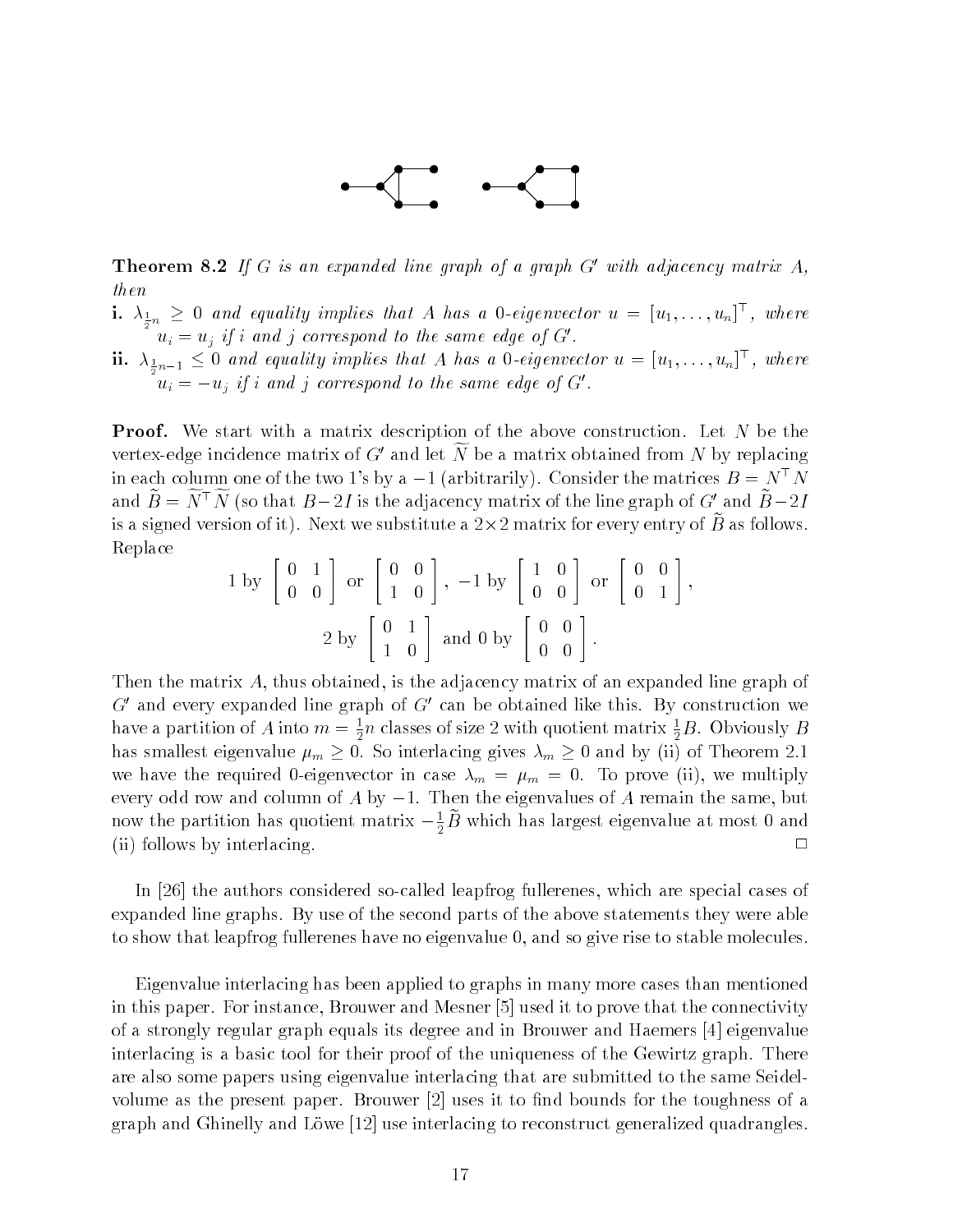# References

- [1] H.J. Beker and W.H. Haemers, 2-designs with an intersection number  $k n$ , J. Comb. Theory A-28 (1980) 64-81.
- [2] A.E. Brouwer, Toughness and spectrum of a graph, preprint.
- [3] A.E. Brouwer, A.M. Cohen and A. Neumaier, Distance-regular graphs, Springer-Verlag, 1989.
- [4] A.E. Brouwer and W.H. Haemers, The Gewirtz graph An exercise in the theory of graph spectra, Europ. J. Comb. 14 (1993) 397-407.
- [5] A.E. Brouwer and D.M. Mesner, *The connectivity of strongly regular graphs*, Europ. J. Comb. 6 (1985) 215-216.
- [6] R. Courant and D. Hilbert, Methoden der Mathematischen Physik, Springer verlag, Berlin, 1924.
- [7] D.M. Cvetković, Graphs and their spectra, (Thesis, Univ. Beograd), Publ. Elektrotehn. Fak. Ser. Mat. Fiz. 354-356, (1971) 1-50.
- [8]  $\rm D.M.$  Cvetković, M. Doob and H. Sachs, Spectra of graphs theory and applications, V.E.B. Deutscher Verlag der Wissenschaften, Berlin, 1979.
- [9] E.R. van Dam and W.H. Haemers, Eigenvalues and the diameter of graphs, Discussion paper 9343, Center for economic research, Tilburg University, 1993; also Lin. Multilin. Alg. (to appear).
- [10] C. Delorme and P. Sole, Covering index, covering radius and eigenvalues, Europ. J. Comb. 12 (1991), 95-108.
- [11] P. Delsarte, J.M. Goethals and J.J. Seidel, Spherical codes and designs, Geometriae Dedicata 6 (1977), 363-388; also in: *Geometry and combinatorics* (Selected works of J.J. Seidel edited by D.G. Corneil and R. Mathon), Academic Press, 1991, pp. 68-93.
- [12] D. Ghinelli and S. Lowe, Generalized quadrangles with a regular point and association schemes, preprint.
- [13] C.D. Godsil, *Algebraic combinatorics*, Chapman and Hall, New York, 1993.
- [14] W.H. Haemers, Eigenvalue techniques in design and graph theory (thesis Technical University Eindhoven 1979), Math. Centre Tract 121, Mathematical Centre, Amsterdam, 1980.
- [15] W.H. Haemers, Eigenvalue methods, in: Packing and covering in combinatorics (A. Schrijver ed.), Math. Centre Tract 106, Mathematical Centre, Amsterdam, 1979, pp. 15-38.
- [16] W.H. Haemers, *Distance-regularity and the spectrum of graphs*, Research Memorandum FEW 582, Tilburg University, 1992; also Linear Alg. Appl. (to appear).